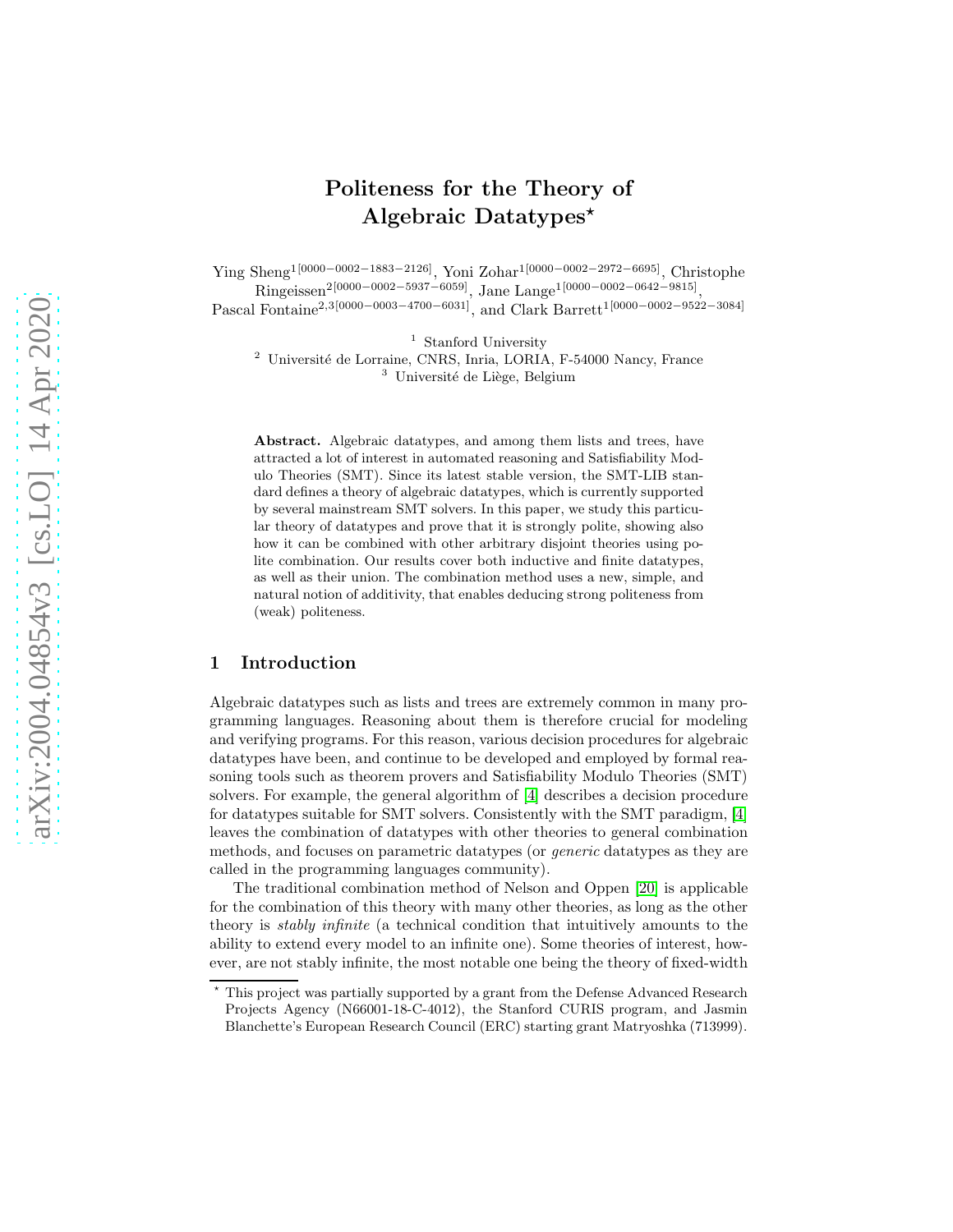bit-vectors, which is commonly used for modeling and verifying both hardware and software. To be able to perform combinations with such theories, a more general combination method was designed [21], which relies on polite theories. Roughly speaking, a theory is polite if:  $(i)$  every model can be arbitrarily enlarged; and  $(ii)$  there is a *witness*, a function that transforms any quantifier-free formula to an equivalent quantifier-free formula such that if the original formula is satisfiable, the new formula is satisfiable in a "minimal" interpretation. This notion was later strengthened to *strongly polite theories* [\[14\]](#page-16-1), which also account for possible arrangements of the variables in the formula. Strongly polite theories can be combined with any other disjoint decidable theory, even if that other theory is not stably infinite. While strong politeness was already proven for several useful theories (such as equality, arrays, sets, multisets [21]), strong politeness of algebraic datatypes remained an unanswered question.

The main contribution of this paper is an affirmative answer to this question. We introduce a *witness* function that essentially "guesses" the right constructors of variables without an explicit constructor in the formula. We show how to "shrink" any model of a formula that is the output of this function into a minimal model. The witness function, as well as the model-construction, can be used by any SMT solver for the theory of datatypes that implements polite theory combination. We introduce and use the notion of additive witnesses, which allows us to prove politeness and conclude strong politeness. We further study the theory of datatypes beyond politeness and extend a decision procedure for a subset of this theory presented in [\[9\]](#page-16-2) to support the full theory.

#### Related Work

The theory investigated in this paper is that of algebraic datatypes, as defined by the SMT-LIB 2 standard [\[3\]](#page-16-3). Detailed information on this theory, including a decision procedure and related work, can be found in [\[4\]](#page-16-0). Later work extends this procedure to handle shared selectors [23] and co-datatypes [22]. More recent approaches for solving formulas about datatypes use, e.g., theorem provers [15], variant satisfiability [12,19], and reduction-based decision procedures [\[13,](#page-16-4)6,1].

In this paper, we focus on polite theory combination. Other combination methods for non stably infinite theories include shiny theories [27], gentle theories [11], and parametric theories [17]. The politeness property was introduced in [21], and extends the stable infiniteness assumption initially used by Nelson and Oppen. Polite theories can be combined à la Nelson-Oppen with any arbitrary decidable theory. Later, a flaw in the original definition of politeness was found [\[14\]](#page-16-1), and a corrected definition (here called strong politeness) was introduced. Strongly polite theories were further studied in [\[8\]](#page-16-5), where the authors proved their equivalence with shiny theories [27].

More recently, it was proved [\[9\]](#page-16-2) that a general family of datatype theories extended with bridging functions is strongly polite. This includes the theories of lists/trees with length/size functions. The authors also proved that a class of axiomatizations of datatypes is strongly polite. In contrast, in this paper we focus on standard interpretations, as defined by the SMT-LIB 2 standard, without any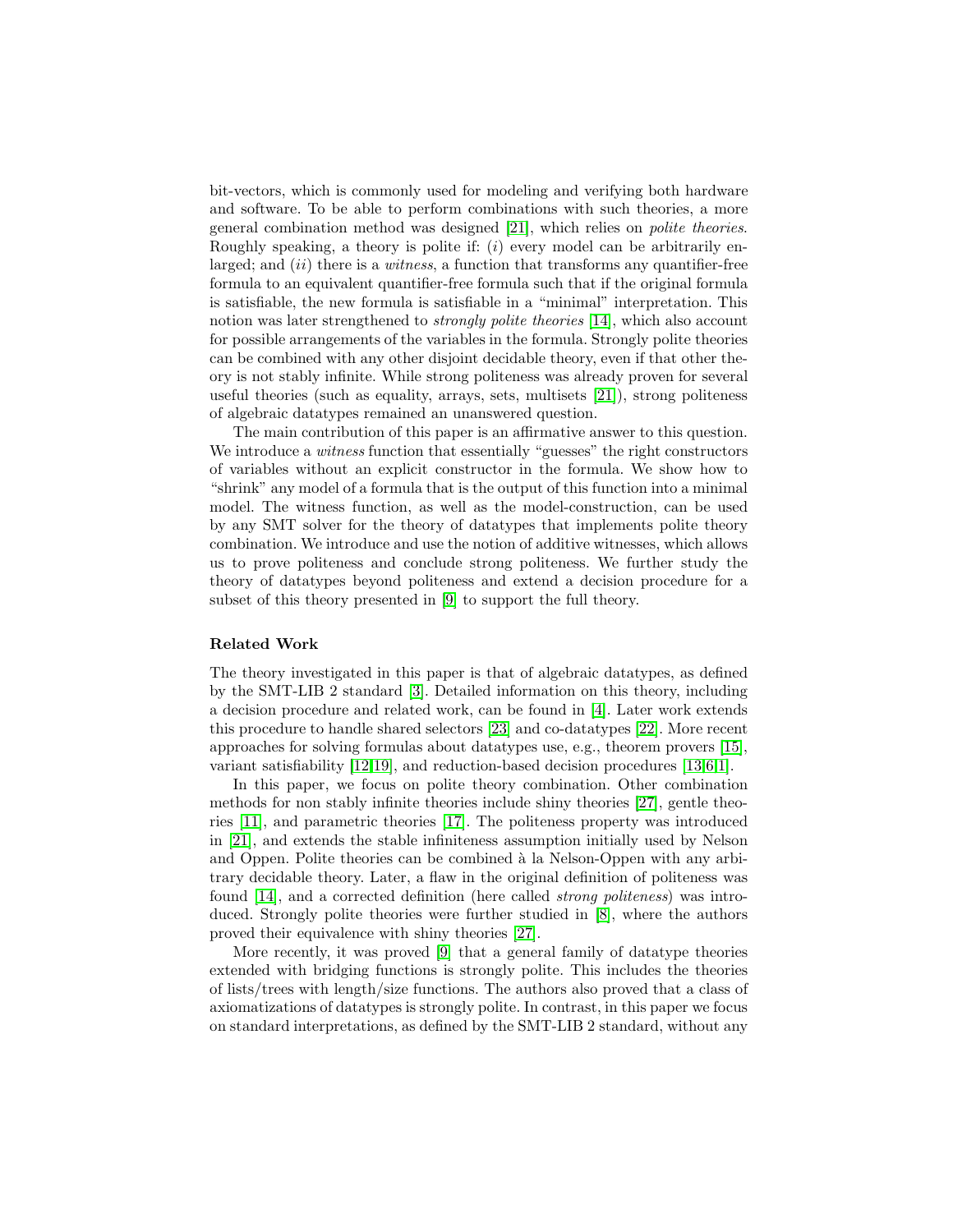size function, but including selectors and testers. One can notice that the theory of standard lists without the length function, and more generally the theory of finite trees without the size function, were not mentioned as polite in a recent survey [7]. Actually, it was unclear to the authors of [7] whether these theories are strongly polite. This is now clarified in the current paper.

## Outline

The paper is organized as follows. Section [2](#page-2-0) provides the necessary notions from first-order logic and polite theories. Section [2.2](#page-3-0) provides our working definition of the theory of datatypes, which is based on SMT-LIB 2. Section [3](#page-7-0) discusses the difference between politeness and strong politeness, and introduces a useful condition for their equivalence. Section [4](#page-8-0) contains the main result of this paper, namely that the theory of algebraic datatypes is strongly polite. Section [5](#page-13-0) studies various axiomatizations of the theory of datatypes, and relates them to politeness. Section [6](#page-15-0) concludes with directions for further research.

# <span id="page-2-0"></span>2 Preliminaries

#### 2.1 Signatures and Structures

We briefly review usual definitions of many-sorted first-order logic with equality (see [\[10,](#page-16-6)26] for more details). For any set  $S$ , an  $S$ -sorted set  $A$  is a function from S to  $\mathcal{P}(X) \setminus \{\emptyset\}$  for some set X (i.e., A assigns a non-empty set to every element of S), such that  $A(s) \cap A(s') = \emptyset$  whenever  $s \neq s'$ . We use  $A_s$  to denote  $A(s)$  for every  $s \in S$ , and call the elements of S sorts. When there is no ambiguity, we sometimes treat sorted sets as sets (e.g., when writing expressions like  $x \in A$ ). Given a set S (of sorts), the *canonical* S-sorted set, denoted [[S]], satisfies  $[[S]]_s = \{s\}$  for every  $s \in S$ . A many-sorted signature  $\Sigma$  consists of a set  $\mathcal{S}_{\Sigma}$  (of sorts), a set  $\mathcal{F}_{\Sigma}$  of function symbols, and a set  $\mathcal{P}_{\Sigma}$  of predicate symbols. Function symbols have arities of the form  $\sigma_1 \times \ldots \times \sigma_n \to \sigma$ , and predicate symbols have arities of the form  $\sigma_1 \times \ldots \times \sigma_n$ , with  $\sigma_1, \ldots, \sigma_n, \sigma \in \mathcal{S}_{\Sigma}$ . For each sort  $\sigma \in \mathcal{S}_{\Sigma}, \mathcal{P}_{\Sigma}$  includes an *equality symbol*  $=_{\sigma}$  of arity  $\sigma \times \sigma$ . We denote it by = when  $\sigma$  is clear from context.  $\Sigma$  is called *finite* if  $\mathcal{S}_{\Sigma}, \mathcal{F}_{\Sigma}$ , and  $\mathcal{P}_{\Sigma}$  are finite.

We assume an underlying  $S_{\Sigma}$ -sorted set of *variables*. Terms, formulas, and literals are defined in the usual way. For a  $\Sigma$ -formula  $\phi$  and a sort  $\sigma$ , we denote the set of free variables in  $\phi$  of sort  $\sigma$  by vars $_{\sigma}(\phi)$ . This notation naturally extends to vars $S(\phi)$  when S is a set of sorts. A sentence is a formula without free variables. We denote by  $QF(\Sigma)$  the set of quantifier-free formulas of  $\Sigma$ . A  $\Sigma$ -literal is called *flat* if it has one of the following forms:  $x = y, x \neq y, x = f(x_1, \ldots, x_n)$ ,  $P(x_1, \ldots, x_n)$ , or  $\neg P(x_1, \ldots, x_n)$  for some variables  $x, y, x_1, \ldots, x_n$  and function and predicate symbols f and P from  $\Sigma$ .

A *Σ*-structure is a many-sorted structure for *Σ*, without interpretation of variables. It consists of a  $S_{\Sigma}$ -sorted set A, and interpretations to the function and predicate symbols of  $\Sigma$ . We further require that  $=_\sigma$  is interpreted as the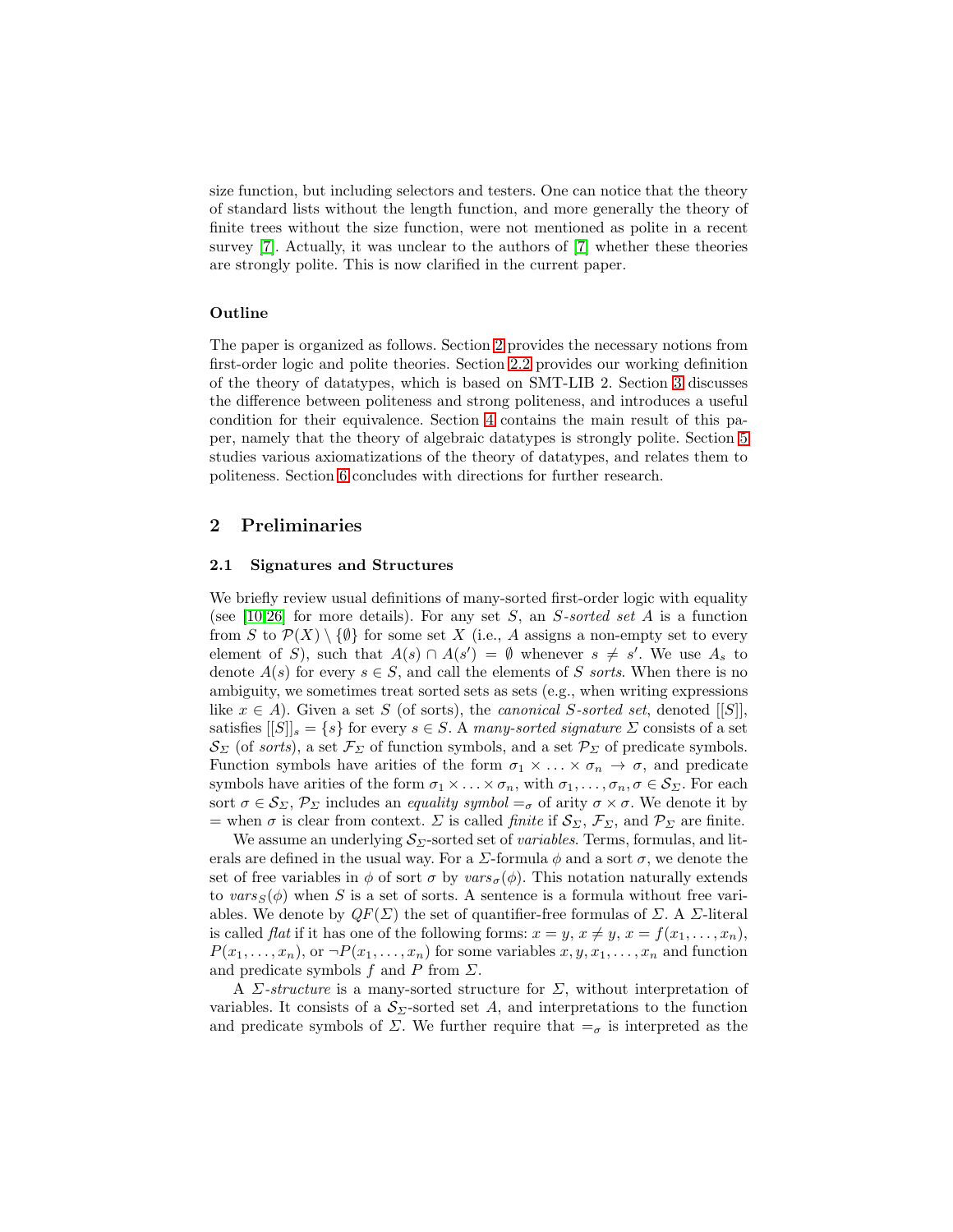identity relation over  $A_{\sigma}$  for every  $\sigma \in \mathcal{S}_{\Sigma}$ . A  $\Sigma$ -interpretation A is an extension of a  $\Sigma$ -structure with interpretations to some set of variables. For any  $\Sigma$ -term  $\alpha$ ,  $\alpha^{\mathcal{A}}$  denotes the interpretation of  $\alpha$  in  $\mathcal{A}$ . When  $\alpha$  is a set of  $\Sigma$ -terms,  $\alpha^{\mathcal{A}} =$  $\{x^{\mathcal{A}} \mid x \in \alpha\}$ . Similarly,  $\sigma^{\mathcal{A}}$ ,  $f^{\mathcal{A}}$  and  $P^{\mathcal{A}}$  denote the interpretation of  $\sigma$ , f and P in A. Satisfaction is defined as usual.  $A \models \varphi$  denotes that A satisfies  $\varphi$ .

A  $\Sigma$ -theory T is a class of  $\Sigma$ -structures. A  $\Sigma$ -interpretation whose variablefree part is in T is called a T-interpretation. A  $\Sigma$ -formula  $\phi$  is T-satisfiable if  $\mathcal{A} \models \phi$  for some T-interpretation A. Two formulas  $\phi$  and  $\psi$  are T-equivalent if they are satisfied by the same class of T-interpretations. Let  $\Sigma_1$  and  $\Sigma_2$  be signatures,  $T_1$  a  $\Sigma_1$ -theory, and  $T_2$  a  $\Sigma_2$ -theory. The combination of  $T_1$  and  $T_2$ , denoted  $T_1 \oplus T_2$ , is the class of  $\Sigma_1 \cup \Sigma_2$ -structures A such that  $\mathcal{A}^{\Sigma_1}$  is in  $T_1$  and  $\mathcal{A}^{\Sigma_2}$  is in  $T_2$ , where  $\mathcal{A}^{\Sigma_i}$  is the restriction of A to  $\Sigma_i$  for  $i \in \{1,2\}$ .

### <span id="page-3-0"></span>2.2 The SMT-LIB 2 Theory of Datatypes

In this section we formally define the SMT-LIB 2 theory of algebraic datatypes. The formalization is based on [\[3\]](#page-16-3), but is adjusted to suit our investigation of politeness.

<span id="page-3-1"></span>**Definition 1.** Given a signature  $\Sigma$ , a set  $S \subseteq S_{\Sigma}$  and an S-sorted set A, the set of Σ-trees over A of sort  $\sigma \in \mathcal{S}_{\Sigma}$  is denoted by  $T_{\sigma}(\Sigma, A)$  and is inductively defined as follows:

 $-T_{\sigma,0}(\Sigma, A) = A_{\sigma}$  if  $\sigma \in S$  and  $\emptyset$  otherwise.  $- T_{\sigma,i+1}(\Sigma, A) = T_{\sigma,i}(\Sigma, A) \cup \{c(t_1,\ldots,t_n) \mid c : \sigma_1 \times \ldots \times \sigma_n \to \sigma \in \mathcal{F}_{\Sigma}, t_j \in \mathcal{F}_{\Sigma} \}$  $T_{\sigma_j,i}(\Sigma, A)$  for  $j = 1, \ldots, n$  for each  $i \geq 0$ .

Then  $T_{\sigma}(\Sigma, A) = \bigcup_{i \geq 0} T_{\sigma,i}(\Sigma, A)$ . The depth of a  $\Sigma$ -tree over A is inductively defined by  $depth(a) = 0$  for every  $a \in A$ ,  $depth(c) = 1$  for every 0-ary function symbol  $c \in \mathcal{F}_{\Sigma}$ , and depth $(c(t_1, \ldots, t_n)) = 1 + max(depth(t_1), \ldots, depth(t_n))$  for every n-ary function symbol c of  $\Sigma$ .

The idea behind Definition [1](#page-3-1) is that  $T_{\sigma}(\Sigma, A)$  contains all ground  $\sigma$ -sorted terms constructed from the elements of A (considered as constant symbols) and the function symbols of  $\Sigma$ .

*Example 1.* Let  $\Sigma$  be a signature with two sorts, **elem** and **struct**, and whose function symbols are b of arity struct, and c of arity (elem×struct×struct)  $\rightarrow$ struct. Consider the {elem}-sorted set  $A = \{a\}$ . For the elem sort,  $T_{\text{elem}}(\Sigma, A)$ is the singleton  $A = \{a\}$  and the *Σ*-tree *a* is of depth 0. For the struct sort,  $T_{\text{struct}}(\Sigma, A)$  includes infinitely many  $\Sigma$ -trees, such as b of depth 1,  $c(a, b, b)$  of depth 2, and  $c(a, c(a, b, b), b)$  of depth 3.

<span id="page-3-2"></span>**Definition 2.** A finite signature  $\Sigma$  is called a datatypes signature if  $S_{\Sigma}$  is the disjoint union of two sets of sorts  $S_{\Sigma} = \mathbf{Elem}_{\Sigma} \oplus \mathbf{Struct}_{\Sigma}$  and  $\mathcal{F}_{\Sigma}$  is the disjoint union of two sets of function symbols  $\mathcal{F}_{\Sigma} = \mathcal{CO}_{\Sigma} \cup \mathcal{SE}_{\Sigma}$ , such that  $\mathcal{S}\mathcal{E}_{\Sigma} = \{s_{c,i}:\sigma\rightarrow\sigma_i\mid c\in\mathcal{CO}_{\Sigma}, c:\sigma_1,\ldots,\sigma_n\rightarrow\sigma, 1\leq i\leq n\}$  and  $\mathcal{P}_{\Sigma} =$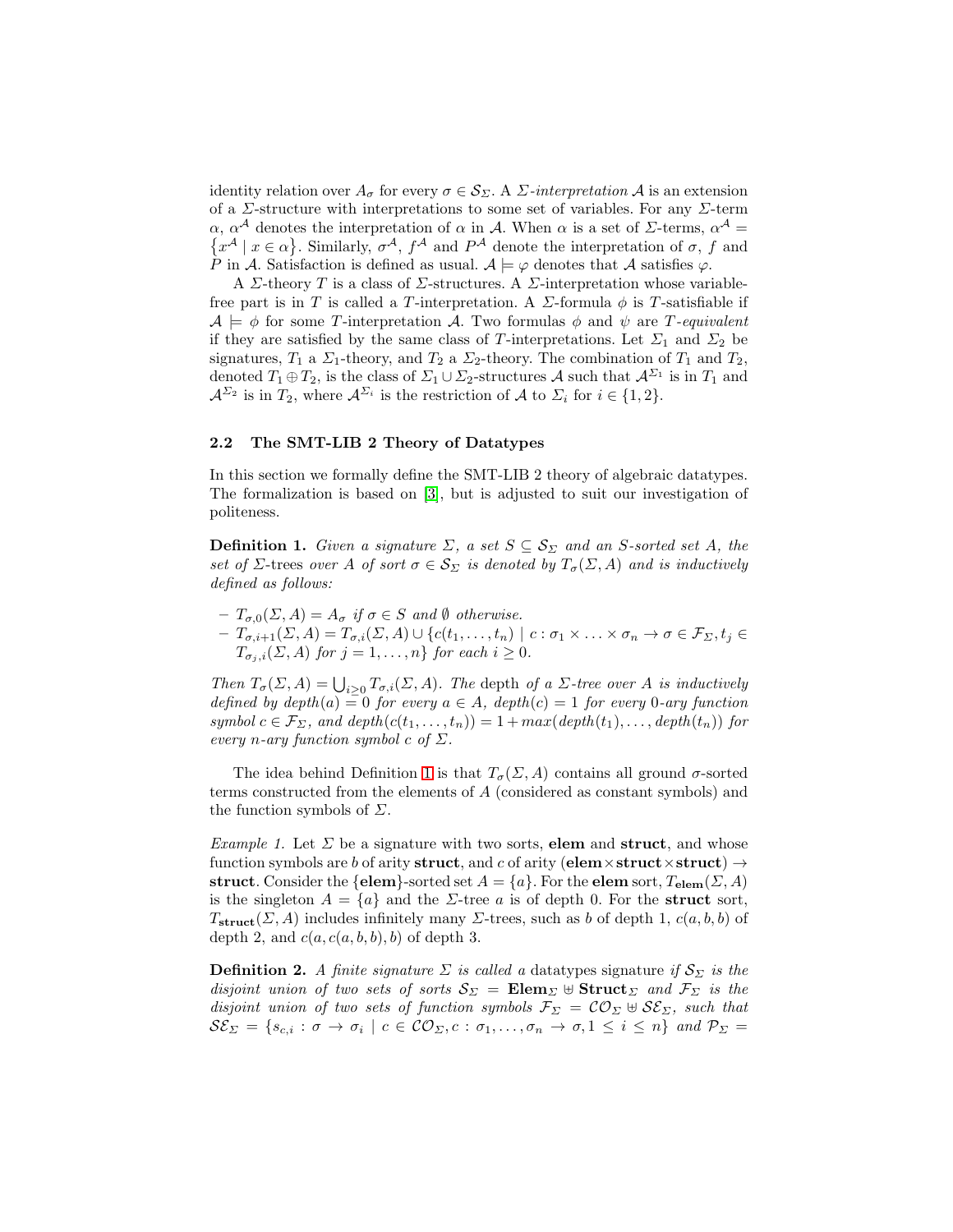${i_s \in \mathcal{CO}_{\Sigma}, c : \sigma_1, \ldots, \sigma_n \to \sigma}$ . We denote by  $\Sigma_{|CO}$  the signature with the same sorts as  $\Sigma$ , no predicate symbols (except  $=_\sigma$  for  $\sigma \in \mathcal{S}_{\Sigma}$ ), and whose function symbols are  $\mathcal{CO}_{\Sigma}$ . We further require the following well-foundedness requirement:  $T_{\sigma}(\Sigma_{|\mathcal{CO}},[[\mathbf{Elem}_{\Sigma}]]) \neq \emptyset$  for any  $\sigma \in \mathbf{Struct}_{\Sigma}$ .

From now on, we omit the subscript  $\Sigma$  from the above notations (e.g., when writing [[Elem]] rather than [[Elem<sub>Σ</sub>]],  $\mathcal{CO}$  rather than  $\mathcal{CO}_{\Sigma}$ ) whenever  $\Sigma$  is clear from the context. Notice that Definition [2](#page-3-2) remains equivalent if we replace  $\left| \left[ \text{Element} \right] \right|$  by any (non-empty) Elem-sorted set A. The set  $\left| \left[ \text{Element} \right] \right|$  has been chosen since this minimal Elem-sorted set is sufficient.

In accordance with SMT-LIB 2, we call the elements of  $\mathcal{CO}$  constructors, the elements of  $\mathcal{SE}$  selectors, and the elements of  $\mathcal P$  testers. 0-ary constructors are called *nullary*. In what follows,  $\Sigma$  denotes an arbitrary datatypes signature.

In the next example we review some common datatypes signatures.

*Example 2.* The signature  $\Sigma_{list}$  has two sorts, **elem** and **list**. Its function symbols are cons of arity (elem  $\times$  list)  $\rightarrow$  list, nil of arity list, car of arity list  $\rightarrow$  elem and *cdr* of arity list  $\rightarrow$  list. Its predicate symbols are *is*<sub>nil</sub> and  $is_{cons}$ , both of arity list. It is a datatypes signature, with Elem = {elem}, Struct = {list},  $CO = \{nil, cons\}$  and  $SE = \{car, cdr\}$ . It is often used to model lisp-style linked lists. car represents the head of the list and cdr represents its tail. *nil* represents the empty list.  $\Sigma_{list}$  is well-founded as  $T_{list}(\Sigma_{list|CO}, [[\mathbf{Element}]])$ includes nil.

The signature  $\Sigma_{pair}$  also has two sorts, elem and pair. Its function symbols are pair of arity (elem  $\times$  elem)  $\rightarrow$  pair and *first* and *second* of arity pair  $\rightarrow$ elem. Its predicate symbol is  $is_{pair}$  of arity pair. It is a datatypes signature, with Elem = {elem}, Struct = {pair},  $\mathcal{CO} = \{pair\}$ , and  $\mathcal{SE} = \{first, second\}$ . It can be used to model ordered pairs, together with projection functions. It is wellfounded as  $T_{\text{pair}}(\Sigma_{pair}([\text{Element}]])$  is not empty (as  $[[\text{Element}]]$  is not empty).

The signature  $\Sigma_{lp}$  has three sorts, elem, pair and list. Its function symbols are cons of arity (pair  $\times$  list)  $\rightarrow$  list, car of arity list  $\rightarrow$  pair, as well as nil, cdr, first, second with arities as above. Its predicate symbols are  $is_{pair}$ ,  $is_{cons}$  and nil, with arities as above. It can be used to model lists of ordered pairs. Similarly to the above signatures, it is a datatypes signature.

<span id="page-4-0"></span>Next, we distinguish between finite datatypes (e.g., records) and inductive datatypes (e.g., lists).

**Definition 3.** A sort  $\sigma \in$  Struct is finite if  $T_{\sigma}(\Sigma_{|\mathcal{CO}},[[\mathbf{Elem}]])$  is finite, and is called inductive otherwise.

We denote the set of inductive sorts in  $\Sigma$  by  $Ind(\Sigma)$  and the set of its finite sorts by  $Fin(\Sigma)$ . Note that if  $\sigma$  is inductive, then according to Definitions [1](#page-3-1) and  $3$  we have that for any natural number  $i$  there exists a natural number  $i' > i$  such that  $T_{\sigma,i'}(\Sigma_{|\mathcal{CO}},[[\mathbf{Elem}]]) \neq T_{\sigma,i}(\Sigma_{|\mathcal{CO}},[[\mathbf{Element}]]])$ . Further, for any natural number  $d$  and every **Elem-sorted set**  $D$  there exists a natural number i' such that  $T_{\sigma,i'}(\Sigma|\mathcal{O},D)$  contains an element whose depth is greater than d.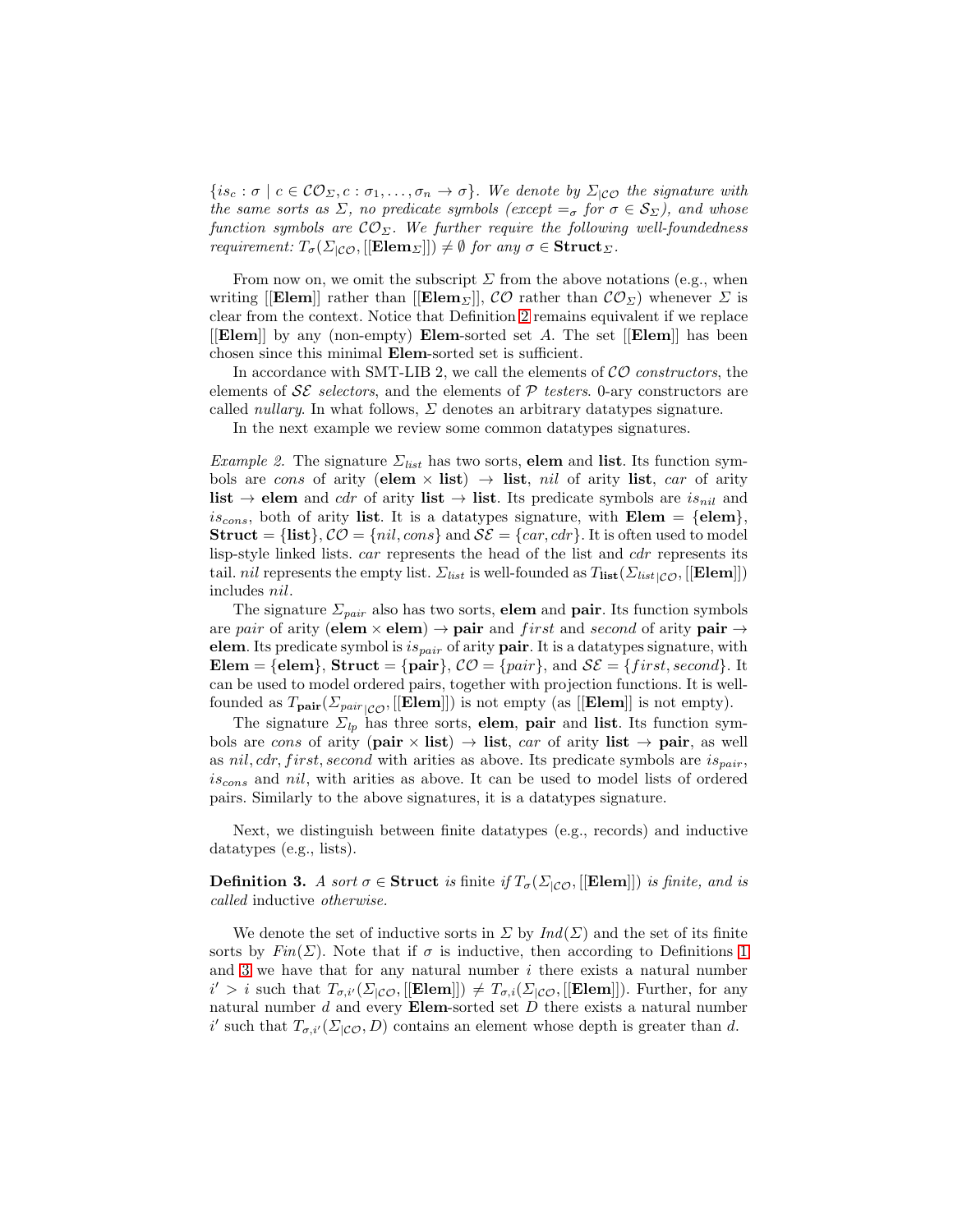*Example 3.* list is inductive in  $\Sigma_{list}$  and  $\Sigma_{lp}$ . pair is finite in  $\Sigma_{pair}$  and  $\Sigma_{lp}$ .

Finally, we define datatypes structures and the theory of algebraic datatypes.

**Definition 4.** Let  $\Sigma$  be a datatypes signature and D an Elem-sorted set. A Σ-structure A is said to be a datatypes Σ-structure generated by D if:

- $-\sigma^{\mathcal{A}}=T_{\sigma}(\Sigma_{|\mathcal{CO}},D)$  for every sort  $\sigma\in\mathcal{S}_{\Sigma},$
- $-c^{\mathcal{A}}(t_1,\ldots,t_n)=c(t_1,\ldots,t_n)$  for every  $c\in\mathcal{CO}$  of arity  $(\sigma_1\times\ldots\times\sigma_n)\to\sigma$ and  $t_1 \in \sigma_1^{\mathcal{A}}, \ldots, t_n \in \sigma_n^{\mathcal{A}},$
- $(s^{\mathcal{A}}_{c,i}(c(t_1,\ldots,t_n)) = t_i$  for every  $c \in \mathcal{CO}$  of arity  $(\sigma_1 \times \ldots \times \sigma_n) \to \sigma$ ,  $t_1 \in \mathcal{C}$  $\sigma_1^{\mathcal{A}}, \ldots, t_n \in \sigma_n^{\mathcal{A}}$  and  $1 \leq i \leq n$ ,
- $-is_{c}^{\mathcal{A}}=\left\{c(t_{1},...,t_{n})\mid t_{1}\in\sigma_{1}^{\mathcal{A}},\ldots,t_{n}\in\sigma_{n}^{\mathcal{A}}\right\}$  for every  $c\in\mathcal{CO}$  of arity  $(\sigma_{1}\times\sigma_{1})$  $\ldots \times \sigma_n) \to \sigma$

A is said to be a datatypes  $\Sigma$ -structure if it is a datatypes  $\Sigma$ -structure generated by D for some Elem-sorted set D. The Σ-theory of datatypes, denoted  $\mathcal{T}_{\Sigma}$  is the class of datatypes  $\Sigma$ -structures.

Notice that the interpretation of selector functions  $s_{c,i}$  when applied to terms that are constructed using a constructor different than  $c$  is not fixed and can be set arbitrarily in datatypes structures, consistently with SMT-LIB 2.

Example 4. If A is a datatypes  $\Sigma_{list}$ -structure then  $list^{\mathcal{A}}$  is the set of terms constructed from elem<sup>A</sup> and cons, plus nil. If elem<sup>A</sup> is the set of natural numbers, then  $\textbf{list}^{\mathcal{A}}$  contains, e.g., nil, cons(1, nil), and cons(1, cons(1, cons(2, nil))). These correspond to the lists  $[]$  (the empty list), [1] and [1, 1, 2], respectively.

If A is a datatypes  $\Sigma_{pair}$ -structure then  $pair^{\mathcal{A}}$  is the set of terms of the form  $pair(a, b)$  with  $a, b \in \textbf{elem}^{\mathcal{A}}$ . If  $\textbf{elem}^{\mathcal{A}}$  is again interpreted as the set of natural numbers, **pair**<sup>A</sup> includes, for example, the terms  $pair(1, 1)$  and  $pair(1, 2)$ , that correspond to  $(1, 1)$  and  $(1, 2)$ , respectively. Notice that in this case, **pair**<sup>*A*</sup> is an infinite set even though pair is a finite sort (in terms of Definition [3\)](#page-4-0).

Datatypes  $\Sigma_{lp}$ -structures with the same interpretation for **elem** include the terms nil,  $cons(pair(1, 1), nil)$ , and  $cons(pair(1, 1), cons(pair(1, 2), nil))$  in the interpretation for list, that correspond to  $[]$ ,  $[(1,1)]$  and  $[(1,1),(1,2)]$ , respectively. If we rename **elem** in the definition of  $\Sigma_{list}$  to **pair**, we get that  $\mathcal{T}_{\Sigma_{ip}} =$  $\mathcal{T}_{\Sigma_{\textit{list}}} \oplus \mathcal{T}_{\Sigma_{\textit{pair}}}.$ 

#### 2.3 Polite Theories

Given two theories  $T_1$  and  $T_2$ , a combination method à la Nelson-Oppen provides a modular way to decide  $T_1 \cup T_2$ -satisfiability problems using the satisfiability procedures known for  $T_1$  and  $T_2$ . Assuming that  $T_1$  and  $T_2$  have disjoint signatures is not sufficient to get a complete combination method for the satisfiability problem. The reason is that  $T_1$  and  $T_2$  may share sorts, and the equality symbol on these shared sorts. To be complete,  $T_1$  and  $T_2$  must agree on the cardinality of their respective models, and there must be an agreement between  $T_1$  and  $T_2$ on the interpretation of shared formulas built over the equality symbol. These two requirements can be easily fulfilled, based on the following definitions: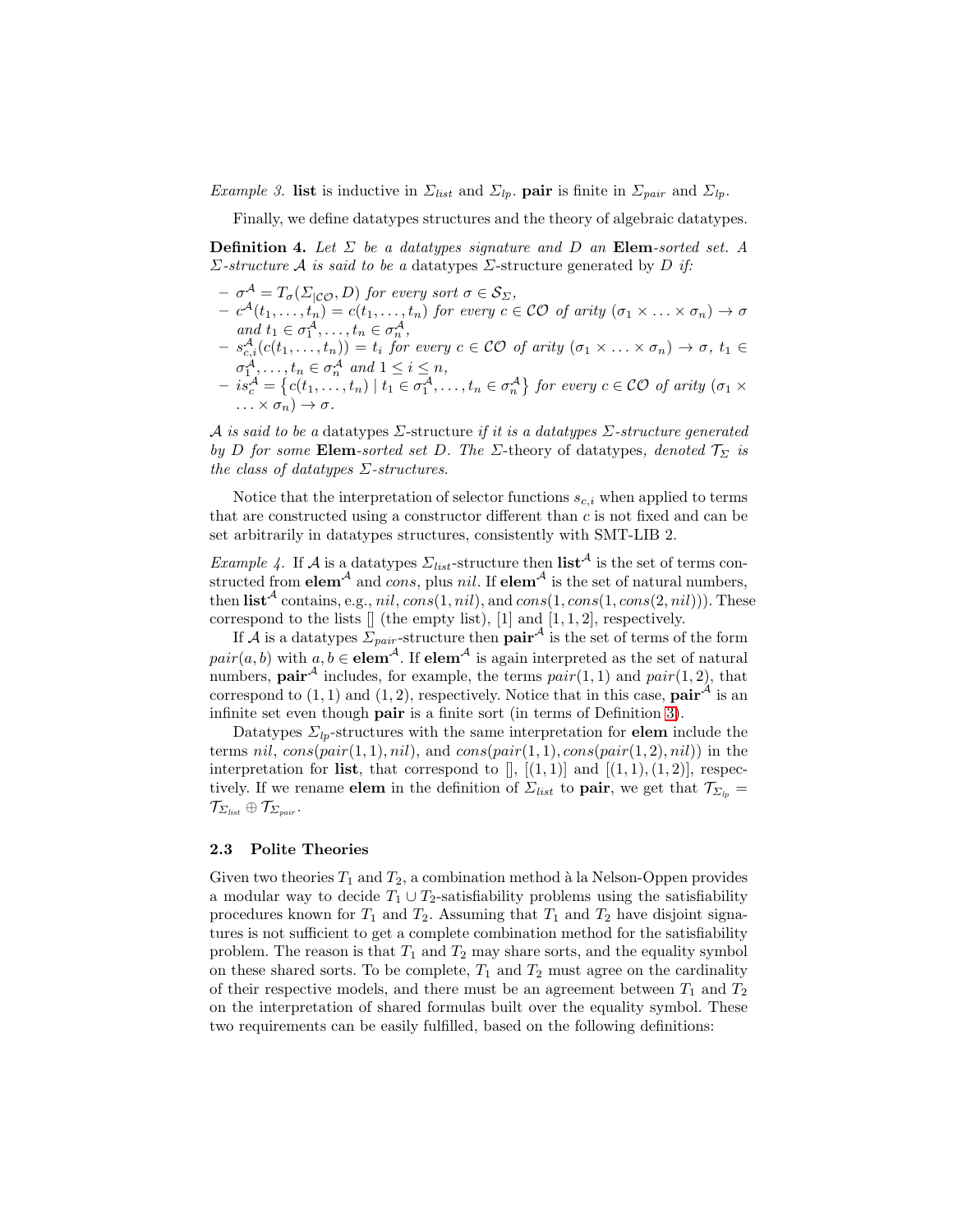**Definition 5 (Stable Infiniteness).** Given a signature  $\Sigma$  and a set  $S \subseteq S_{\Sigma}$ , we say that a  $\Sigma$ -theory T is stably infinite with respect to S if every quantifierfree  $\Sigma$ -formula that is T-satisfiable is also T-satisfiable by a T-interpretation  ${\mathcal A}$ in which  $\sigma^{\mathcal{A}}$  is infinite for every  $\sigma \in S$ .

**Definition 6 (Arrangement).** Let  $V$  be a finite set of variables whose sorts are in S and  $\{V_{\sigma} \mid \sigma \in S\}$  a partition of V such that  $V_{\sigma}$  is the set of variables of sort  $\sigma$  in V. We say that a formula  $\delta$  is an arrangement of V if  $\delta\,=\, \bigwedge_{\sigma\in S}(\bigwedge_{(x,y)\in E_{\sigma}}(x\,=\,y)\,\wedge\,\bigwedge_{(x,y)\notin E_{\sigma}}(x\,\neq\,y)),$  where  $E_{\sigma}\,$  is some equivalence relation over  $V_{\sigma}$  for each  $\sigma \in S$ .

Assume that both  $T_1$  and  $T_2$  are stably infinite with disjoint signatures, and let V be the finite set of variables shared by  $T_1$  and  $T_2$ . Under this assumption,  $T_1$  and  $T_2$  can agree on an infinite cardinality, and guessing an arrangement of V suffices to get an agreement on the interpretation of shared formulas.

In this paper we are interested in an asymmetric disjoint combination where  $T_1$  and  $T_2$  are not both stably infinite. In this scenario, one theory can be arbitrary. As a counterpart, the other theory must be more than stably infinite: it must be polite, meaning that it is always possible to increase the cardinality of a model and to have a model whose cardinality is finite.

In the following we decompose the politeness definition from [21[,14\]](#page-16-1) in order to distinguish between politeness and strong politeness (in terms of [\[8\]](#page-16-5)) in various levels of the definition. In what follows,  $\Sigma$  is an arbitrary (many-sorted) signature,  $S \subseteq S_{\Sigma}$ , and T is a  $\Sigma$ -theory.

**Definition 7 (Smooth).** The theory T is smooth w.r.t. S if for every quantifierfree formula  $\phi$ , T-interpretation A that satisfies  $\phi$ , and function  $\kappa$  from S to the class of cardinals such that  $\kappa(\sigma) \geq |\sigma^{\mathcal{A}}|$  for every  $\sigma \in S$  there exists a  $\Sigma$ interpretation  $\mathcal{A}'$  that satisfies  $\phi$  with  $|\sigma^{\mathcal{A}'}| = \kappa(\sigma)$  for every  $\sigma \in S$ .

In definitions introduced above, as well as below, we often identify singletons with their single elements when there is no ambiguity (e.g., when saying that a theory is smooth w.r.t. a sort  $\sigma$ ).

We now introduce some concepts in order to define finite witnessability. Let  $\phi$ be a quantifier-free  $\Sigma$ -formula and  $\mathcal A$  a  $\Sigma$ -interpretation. We say that  $\mathcal A$  finitely witnesses  $\phi$  for T w.r.t. S (or, is a finite witness of  $\phi$  for T w.r.t. S), if A is a T-interpretation,  $A \models \phi$ , and  $\sigma^A = vars_{\sigma}(\phi)^A$  for every  $\sigma \in S$ . We say that  $\phi$ is finitely witnessed for T w.r.t. S if it is either T-unsatisfiable or it has a finite witness for T w.r.t. S.  $\phi$  is strongly finitely witnessed for T w.r.t. S if  $\phi \wedge \delta_V$  is finitely witnessed for T w.r.t. S for every arrangement  $\delta_V$  of V, where V is any set of variables whose sorts are in S. We say that a function  $wtn: QF(\Sigma) \to QF(\Sigma)$ is a (strong) witness for T w.r.t. S if for every  $\phi \in \mathbb{Q}F(\Sigma)$  we have that: 1.  $\phi$ and  $\exists \overrightarrow{w}.wtn(\phi)$  are T-equivalent for  $\overrightarrow{w} = vars(wtn(\phi))\setminus vars(\phi)$ ; and 2.  $wtn(\phi)$ is (strongly) finitely witnessed for  $T$  w.r.t.  $S$ <sup>[1](#page-6-0)</sup>

<span id="page-6-0"></span><sup>&</sup>lt;sup>1</sup> We note that in practice, the new variables in  $wtn(\phi)$  are assumed to be fresh not only with respect to  $\phi$ , but also with respect to the formula from the second theory being combined.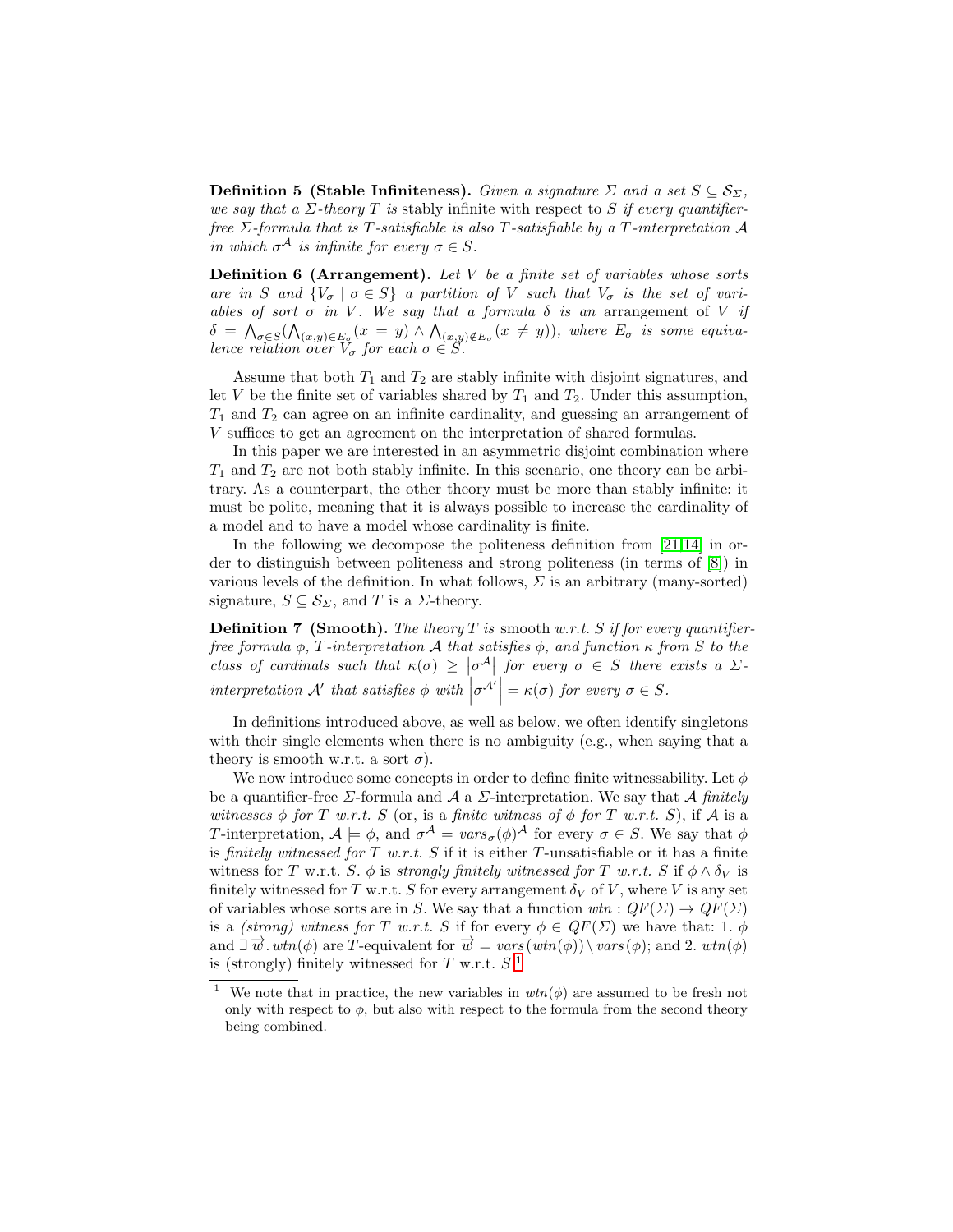**Definition 8 (Finitely Witnessable).** The theory  $T$  is (strongly) finitely witnessable w.r.t. S if there exists a (strong) witness for T w.r.t. S which is computable.

**Definition 9 (Polite).** T is called (strongly) polite w.r.t. S if it is smooth and (strongly) finitely witnessable w.r.t. S.

<span id="page-7-1"></span>Finally, we recall the following theorem from [\[14\]](#page-16-1).

**Theorem 1** ([\[14\]](#page-16-1)). Let  $\Sigma_1$  and  $\Sigma_2$  be signatures and let  $S = S_{\Sigma_1} \cap S_{\Sigma_2}$ . If  $T_1$ is a  $\Sigma_1$ -theory strongly polite w.r.t.  $S_1 \subseteq S_{\Sigma_1}$ ,  $T_2$  is a  $\Sigma_2$ -theory strongly polite w.r.t.  $S_2 \subseteq S_{\Sigma_2}$ , and  $S \subseteq S_2$ , then  $T_1 \oplus T_2$  is strongly polite w.r.t.  $S_1 \cup (S_2 \setminus S)$ .

# <span id="page-7-0"></span>3 Additive Witnesses

It was shown in [\[14\]](#page-16-1) that politeness is not sufficient for the proof of the polite combination method from [21]. Strong politeness was introduced to fix the problem. It is unknown, however, whether there are theories that are polite but not strongly polite. In this section we offer a simple (yet useful) criterion for the equivalence of the two notions. Throughout this section, unless stated otherwise,  $\Sigma$  and  $S$  denote an arbitrary signature and a subset of its set of sorts, and  $T, T_1, T_2$  denote arbitrary  $\Sigma$ -theories.

The following example, which is based on [\[14\]](#page-16-1) using notions of the current paper, shows that the strong and non-strong witnesses are different. Let  $\Sigma_0$  be a signature with a single sort  $\sigma$  and no function or predicate symbols (except  $\epsilon = \sigma$ ),  $T_0$  the  $\Sigma_0$ -theory consisting of all  $\Sigma_0$ -structures  $\mathcal{A}$  with  $|\sigma^{\mathcal{A}}| \geq 2$ ,  $\phi$  the formula  $x = x \wedge w = w$ , and  $\delta$  the arrangement  $(x = w)$  of  $\{x, w\}$ . Then  $\phi \wedge \delta$  is  $T_0$ -satisfiable, but every interpretation  $\mathcal A$  with  $\sigma^{\mathcal A} = \{x,w\}^{\mathcal A}$  that satisfies it has only one element in  $\sigma^{\mathcal{A}}$  and so  $\phi$  is not strongly finitely witnessed for  $T_0$  w.r.t.  $\sigma$ . It is straightforward to show, however, that  $\phi$  is finitely witnessed for  $T_0$  w.r.t. σ. Moreover, the function wtn defined by  $wtn(\phi) = (\phi \land w_1 = w_1 \land w_2 = w_2)$ for fresh  $w_1, w_2$  is a witness for  $T_0$  w.r.t.  $\sigma$ , but not a strong one. This does not show, however, that  $T_0$  is not strongly polite. In fact, it is indeed strongly polite since the function  $wtn'(\phi) = \phi \wedge w_1 \neq w_2$  for fresh  $w_1, w_2$  is a strong witness for  $T_0$  w.r.t.  $\sigma$ .

We introduce the notion of additivity, which ensures that the witness is able to "absorb" arrangements and thus lift politeness to strong politeness.

<span id="page-7-2"></span>**Definition 10 (Additivity).** Let  $f : QF(\Sigma) \rightarrow QF(\Sigma)$ . We say that f is Sadditive for T if  $f(f(\phi) \wedge \varphi)$  and  $f(\phi) \wedge \varphi$  are T-equivalent and have the same set of S-sorted variables for every  $\phi, \varphi \in \mathbb{Q}F(\Sigma)$ , provided that  $\varphi$  is a conjunction of flat literals such that every term in  $\varphi$  is a variable whose sort is in S. When  $T$  is clear from the context, we just say that  $f$  is  $S$ -additive. We say that  $T$  is additively finitely witnessable w.r.t. S if there exists a witness for T w.r.t. S which is both computable and  $S$ -additive.  $T$  is said to be additively polite w.r.t. S if it is smooth and additively finitely witnessable w.r.t. S.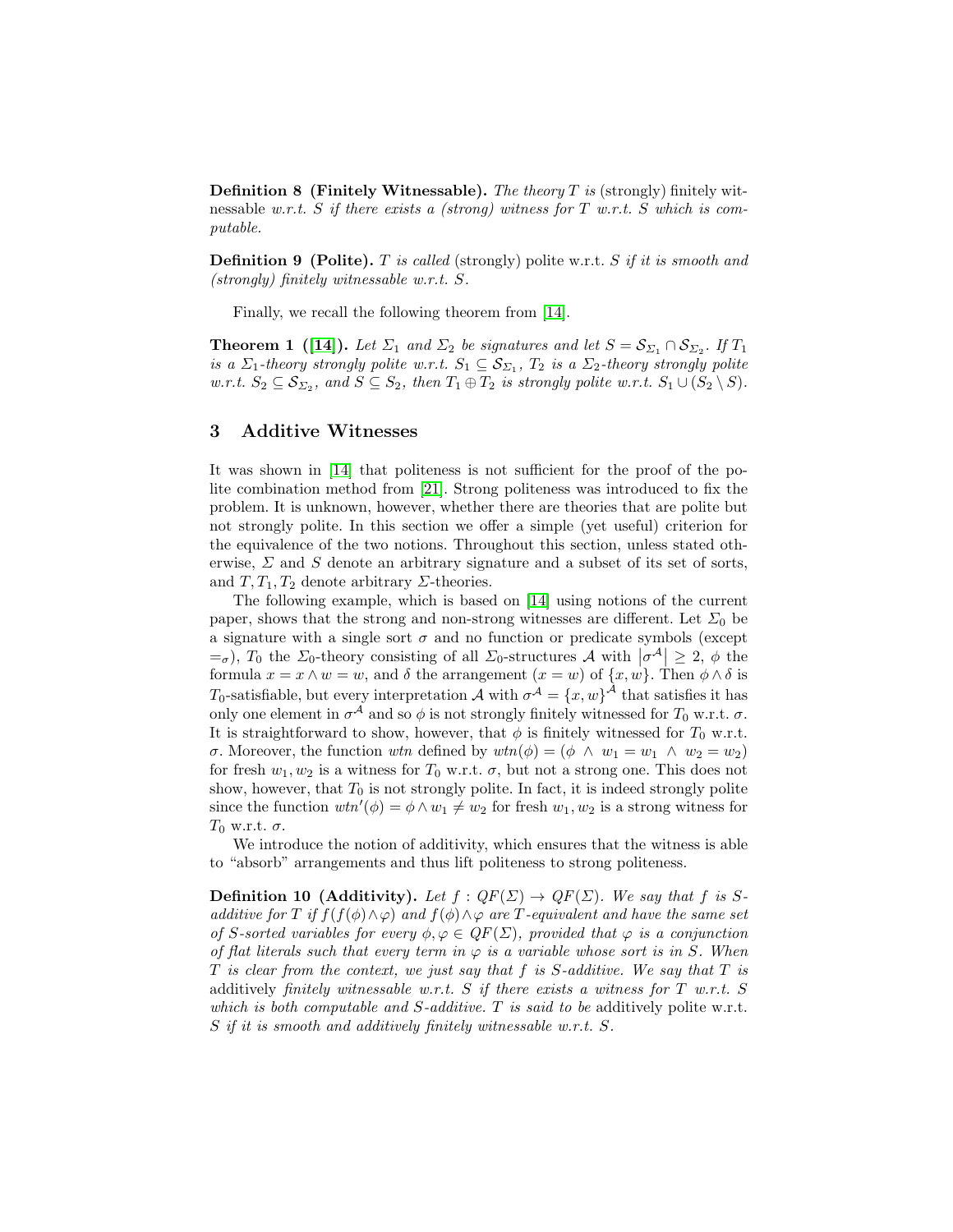**Proposition 1.** Let wtn be a witness for  $T$  w.r.t.  $S$ . If wtn is  $S$ -additive then it is a strong witness for T w.r.t. S. [2](#page-8-1)

<span id="page-8-4"></span>**Corollary 1.** Suppose T is additively polite w.r.t. S. Then it is strongly polite w.r.t. S.

The theory  $T_0$  from the example above is additively finitely witnessable w.r.t.  $\sigma$ , even though  $wtn'$  is not  $\sigma$ -additive. Indeed, it is possible to define a new witness for  $T_0$  w.r.t.  $\sigma$ , say wtn'', which is  $\sigma$ -additive. This function wtn'' is defined by:  $wtn''(\phi) = wtn'(\phi)$  if  $\phi$  is a conjunction that includes some disequality  $x \neq y$  for some x, y. Otherwise,  $wtn''(\phi) = \phi$ .

 $T_0$  is an *existential theory*: it consists of all the structures that satisfy an existential sentence (in this case,  $\exists x, y \ldots x \neq y$ ). The construction of wtn<sup>''</sup> can be generalized to any existential theory. Such theories are also smooth w.r.t. any set of sorts and so existential theories are additively polite.

The notion of additive witnesses is useful for proving that a polite theory is strongly polite. In particular, the witnesses for the theories of equality, arrays, sets and multisets from [21] are all additive, and so strong politeness of these theories follows from their politeness. The same will hold later, when we conclude strong politeness of theories of algebraic datatypes from their politeness.

# <span id="page-8-0"></span>4 Politeness for the SMT-LIB 2 Theory of Datatypes

Let  $\Sigma$  be a datatypes signature with  $\mathcal{S}_{\Sigma} = \mathbf{Elem} \cup \mathbf{Struct}$  and  $\mathcal{F}_{\Sigma} = \mathcal{CO} \cup \mathcal{SE}$ . In this section, we prove that  $\mathcal{T}_{\Sigma}$  is strongly polite with respect to **Elem**. In Section [4.1,](#page-8-2) we consider theories with only inductive sorts, and consider theories with only finite sorts in Section [4.2.](#page-12-0) We combine them in Section [4.3,](#page-13-1) where arbitrary theories of datatypes are considered. This separation is only needed for finite witnessability. For smoothness, however, it is straightforward to show that the Elem domain of a given interpretation can always be augmented without changing satisfiability of quantifier-free formulas.

#### **Lemma 1.**  $\mathcal{T}_{\Sigma}$  is smooth w.r.t. **Elem.**

<span id="page-8-3"></span>Lemma [1](#page-8-3) holds for any datatypes signature.

## <span id="page-8-2"></span>4.1 Inductive datatypes

In this section, we assume that all sorts in Struct are inductive.

To prove finite witnessability, we now introduce an additive witness function. Following arguments from [21], it suffices to define the witness only for conjunctions of flat literals. A complete witness can then use the restricted one by first transforming the input formula to flat DNF form and then creating a disjunction where each disjunct is the result of applying the witness on the corresponding disjunct. Similarly, it suffices to show that  $wtn(\phi)$  is finitely witnessed

<span id="page-8-1"></span><sup>2</sup> The omitted proofs can be found in appendix.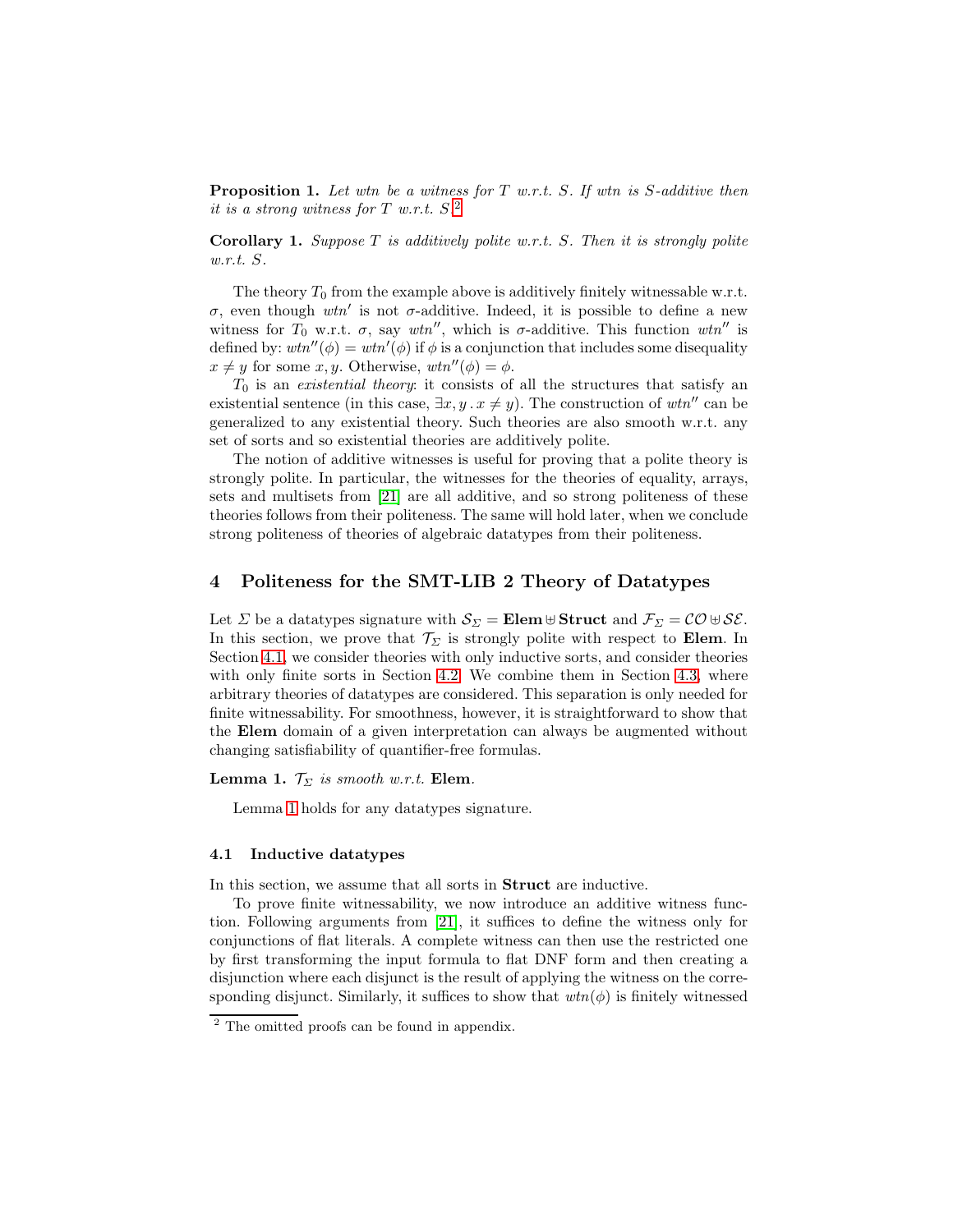<span id="page-9-0"></span>for  $\phi$  which is a conjunction of flat literals. Essentially, our witness guesses possible constructors for variables whose constructors are not explicit in the input formula.

**Definition 11 (A Witness for**  $\mathcal{T}_{\Sigma}$ **).** Let  $\phi$  be a quantifier-free conjunction of flat Σ-literals. wtn<sub>i</sub>( $\phi$ ) is obtained from  $\phi$  by performing the following steps:

- <span id="page-9-1"></span>1. For any literal of the form  $y = s_{c,i}(x)$  such that  $x = c(\overrightarrow{u_1}, y, \overrightarrow{u_2})$  does not occur in  $\phi$  and  $x = d(\overrightarrow{u_d})$  does not occur in  $\phi$  for any  $\overrightarrow{u_1}, \overrightarrow{u_2}, \overrightarrow{u_d},$  we conjunctively add  $x = c(\overrightarrow{u_1}, y, \overrightarrow{u_2}) \vee (\bigvee_{d \neq c} x = d(\overrightarrow{u_d}))$  with fresh  $\overrightarrow{u_1}, \overrightarrow{u_2}, \overrightarrow{u_d}$ , where c and d range over CO.
- <span id="page-9-2"></span>2. For any literal of the form  $is_c(x)$  such that  $x = c(\vec{u})$  does not occur in  $\phi$ for any  $\overrightarrow{u}$ , we conjunctively add  $x = c(\overrightarrow{u})$  with fresh  $\overrightarrow{u}$ .
- <span id="page-9-3"></span>3. For any literal of the form  $\neg is_c(x)$  such that  $x = d(\overrightarrow{u_d})$  does not occur in  $\phi$ for any  $d \neq c$  and  $\overrightarrow{u_d}$ , we conjunctively add  $\bigvee_{d \neq c} x = d(\overrightarrow{u_d})$ , with fresh  $\overrightarrow{u_d}$ .
- <span id="page-9-4"></span>4. For any sort  $\sigma \in \mathbf{Elem}$  such that  $\phi$  does not include a variable of sort  $\sigma$  we conjunctively add a literal  $x = x$  for a fresh variable x of sort  $\sigma$ .

Example 5. Let  $\phi$  be the  $\Sigma_{list}$ -formula  $y = cdr(x) \wedge y' = cdr(x) \wedge is_{cons}(y)$ .  $wtn_i(\phi)$  is  $\phi \wedge (x = nil \vee x = cons(e, y)) \wedge (x = nil \vee x = cons(e', y')) \wedge y =$  $cons(e'', z) \wedge e''' = e'''$  where  $e, e', e'', e''', z$  are fresh.

In Definition [11,](#page-9-0) Item [1](#page-9-1) guesses the constructor of the argument for the selector. Items [2](#page-9-2) and [3](#page-9-3) correspond to the semantics of testers. Item [4](#page-9-4) is meant to ensure that we can construct a finite witness with non-empty domains. The requirement for absence of literals before adding literals or disjunctions to  $\phi$  is used to ensure additivity of  $wtn_i$ . And indeed:

<span id="page-9-6"></span>Lemma 2.  $wtn_i$  is Elem-additive.

<span id="page-9-7"></span>Further, it can be verified that:

**Lemma 3.** Let  $\phi$  be a conjunction of flat literals.  $\phi$  and  $\exists \overrightarrow{u}$ .  $\Gamma$  are  $\mathcal{T}_{\Sigma}$ -equivalent, where  $\Gamma = wtn_i(\phi)$  and  $\overrightarrow{w} = vars(\Gamma) \setminus vars(\phi)$ .

<span id="page-9-5"></span>The remainder of this section is dedicated to the proof of the following lemma:

Lemma 4 (Finite Witnessability). Let  $\phi$  be a conjunction of flat literals. Then,  $\Gamma = wtn_i(\phi)$  is finitely witnessed for  $\mathcal{T}_{\Sigma}$  with respect to **Elem**.

Suppose that  $\Gamma$  is  $\mathcal{T}_{\Sigma}$ -satisfiable, and let  $\mathcal A$  be a satisfying  $\mathcal{T}_{\Sigma}$ -interpretation. We define a  $\mathcal{T}_{\Sigma}$ -interpretation  $\mathcal{B}$  as follows, and then show that  $\mathcal{B}$  is a finite witness of  $\Gamma$  for  $\mathcal{T}_{\Sigma}$  w.r.t. Elem. First for every  $\sigma \in$  Elem we set  $\sigma^{\mathcal{B}} = vars_{\sigma}(\Gamma)^{\mathcal{A}},$ and for every variable  $e \in vars_{\sigma}(\Gamma)$ , we set  $e^{\mathcal{B}} = e^{\mathcal{A}}$ . The interpretations of Struct-sorts, testers and constructors are uniquely determined by the theory. It is left to define the interpretation of **Struct**-variables in  $\mathcal{B}$ , as well as the interpretation of the selectors (the interpretation of selectors is fixed by the theory only when applied to the "right" constructor). We do this in several steps: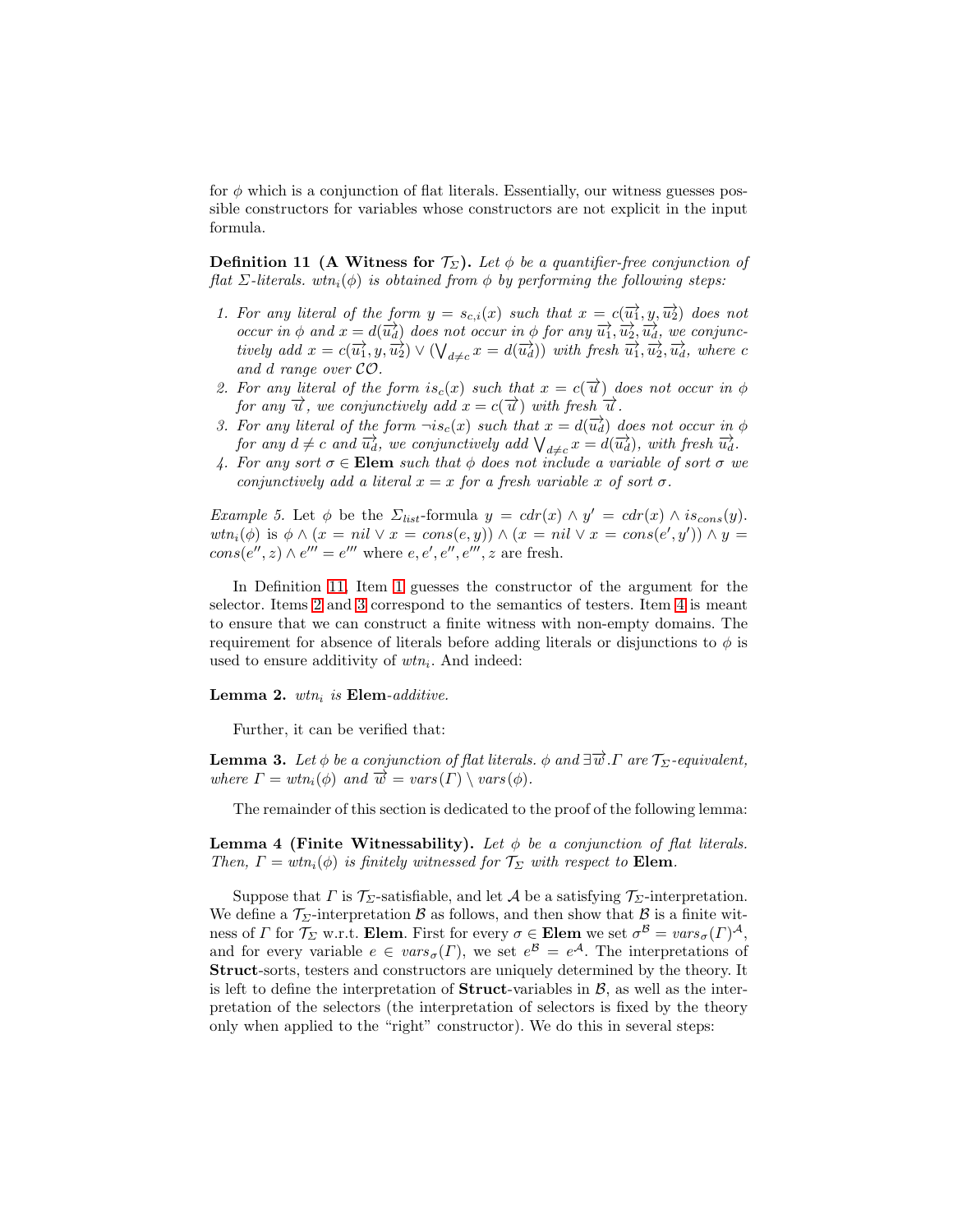**Step 1 – Simplifying**  $\Gamma$ : since  $\phi$  is a conjunction of flat literals,  $\Gamma$  is a conjunction whose conjuncts are either flat literals or disjunctions of flat literals (introduced in Items [1](#page-9-1) and [3](#page-9-3) of Definition [11\)](#page-9-0). Since  $A \models \Gamma$ , A satisfies exactly one disjunct of each such disjunction. We can thus obtain a formula  $\Gamma_1$  from  $\Gamma$ by replacing every disjunction with the disjunct that is satisfied by  $A$ . Notice that  $A \models \Gamma_1$  and that it is a conjunction of flat literals. Let  $\Gamma_2$  be obtained from  $\Gamma_1$  by removing any literal of the form  $is_c(x)$  and any literal of the form  $\neg is_c(x)$ . Let  $\Gamma_3$  be obtained from  $\Gamma_2$  by removing any literal of the form  $x = s_{c,i}(y)$ . For convenience, we denote  $\Gamma_3$  by  $\Gamma'$ . Obviously,  $\mathcal{A} \models \Gamma'$ , and  $\Gamma'$  is a conjunction of flat literals without selectors and testers.

Step 2 – Working with Equivalence Classes: We would like to preserve equalities between **Struct**-variables from  $A$ . To this end, we group all variables in vars (Γ) to equivalence classes according to their interpretation in A. Let  $\equiv_{\mathcal{A}}$ denote an equivalence relation over  $vars(\Gamma)$  such that  $x \equiv_A y$  iff  $x^A = y^A$ . We denote by [x] the equivalence class of x. Let  $\alpha$  be an equivalence class, thus  $\alpha^{\mathcal{A}} = \{x^{\mathcal{A}} \mid x \in \alpha\}$  is a singleton. Identifying this singleton with its only element, we have that  $\alpha^{\mathcal{A}}$  denotes  $\alpha^{\mathcal{A}}$  for an arbitrary element a of the equivalence class α.

Step 3 – Ordering Equivalence Classes: We would also like to preserve disequalities between **Struct**-variables from A. Thus we introduce a relation  $\prec$ over the equivalence classes, such that  $\alpha \prec \beta$  if  $y = c(w_1, \ldots, w_n)$  occurs as one of the conjuncts in  $\Gamma'$  for some  $w_1, \ldots, w_n$  and c such that  $w_k \in \alpha$  for some  $y \in \beta$ ,  $c \in \mathcal{CO}$ , and k. Call an equivalence class  $\alpha$  nullary if  $\mathcal{A} \models is_c(x)$  for some  $x \in \alpha$  and nullary constructor c. Call an equivalence class  $\alpha$  minimal if  $\beta \nless \alpha$  for every  $\beta$ . Notice that each nullary equivalence class is minimal. The relation  $\prec$  induces a directed acyclic graph (DAG), denoted G. The vertices are the equivalence classes. Whenever  $\alpha \prec \beta$ , we draw an edge from vertex  $\alpha$  to  $\beta$ .

Step 4 – Interpretation of Equivalence Classes: We define  $\alpha^{\mathcal{B}}$  for every equivalence class  $\alpha$ . Then,  $x^{\mathcal{B}}$  is simply defined as  $[x]^{\mathcal{B}},$  for every **Struct**-variable x. The idea goes as follows. Nullary classes are assigned according to A. Other minimal classes are assigned arbitrarily, but it is important to assign different classes to terms whose depths are far enough from each other to ensure that the disequalities in  $A$  are preserved. Non-minimal classes are uniquely determined after minimal ones are assigned. Formally, let  $m$  be the number of equivalence classes,  $l$  the number of minimal equivalence classes,  $r$  the number of nullary equivalence classes, and  $\alpha_1, \ldots, \alpha_m$  a topological sort of G, such that all minimal classes occur before all others, and the first  $r$  classes are nullary. Let  $d$  be the length of the longest path in G. We define  $\alpha_i^{\mathcal{B}}$  by induction on i. In the definition, we use  $\mathcal{B}_{\text{Element}}$  to denote the **Elem**-sorted set assigning  $\sigma^{\mathcal{B}}$  to every  $\sigma \in \text{Element}$ .

- 1. If  $0 < r$  and  $i \leq r$  then  $\alpha_i$  is a nullary class and so we set  $\alpha_i^{\mathcal{B}} = \alpha_i^{\mathcal{A}}$ .
- 2. If  $r < i \leq l$  then  $\alpha_i$  is minimal and not nullary. Let  $\sigma$  be the sort of variables in  $\alpha_i$ . If  $\sigma \in \mathbf{Elem}$ , then all variables in the class have already been defined. Otherwise,  $\sigma \in$  Struct. In this case, we define  $\alpha_i^{\mathcal{B}}$  to be an arbitrary element of  $T_{\sigma}(\Sigma_{|\mathcal{CO}}, \mathcal{B}_{\text{Elem}})$  that has depth strictly greater than  $\max \left\{ \frac{depth(\alpha_j^{\mathcal{B}}) \mid 0 < j < i \right\} + d \text{ (here } \max \emptyset = 0).$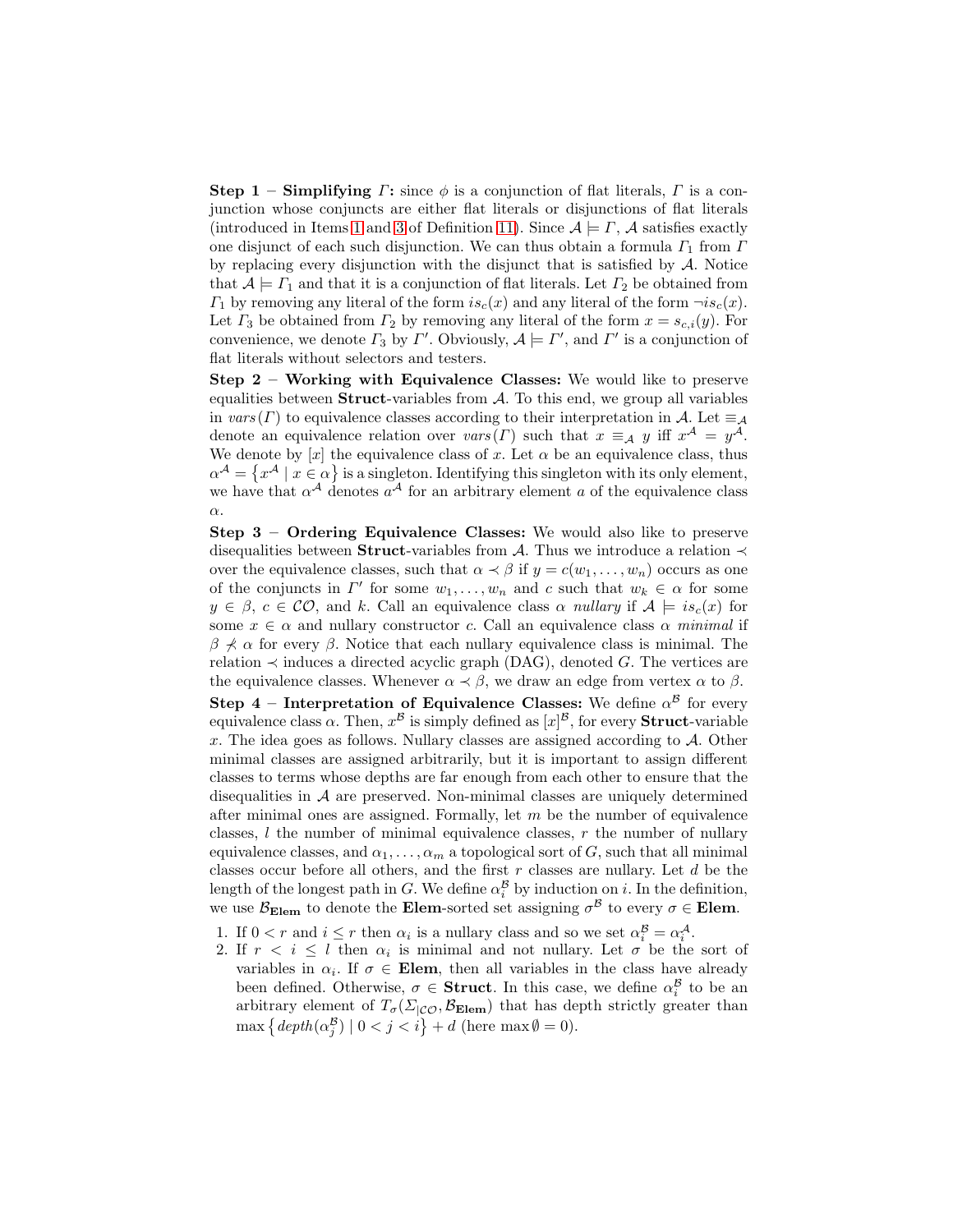3. If  $i > l$  then we set  $\alpha_i^{\mathcal{B}} = c(\beta_1^{\mathcal{B}}, \dots, \beta_n^{\mathcal{B}})$  for the unique equivalence classes  $\beta_1, \ldots, \beta_n \subseteq {\alpha_1, \ldots, \alpha_{i-1}}$  and c such that  $y = c(x_1, \ldots, x_n)$  occurs in  $\Gamma'$ for some  $y \in \alpha_i$  and  $x_1 \in \beta_1, \ldots, x_n \in \beta_n$ .

Since  $\Sigma$  is a datatypes signature in which all **Struct**-sorts are inductive, the second case of the definition is well-defined. Further, the topological sort ensures  $\beta_1, \ldots, \beta_n$  exist, and the partition to equivalence classes ensures that they are unique. Hence:

<span id="page-11-2"></span>**Lemma 5.**  $\alpha_i^{\mathcal{B}}$  is well-defined.

Step 5 – Interpretation of Selectors: Let  $s_{c,i} \in \mathcal{SE}$  for  $c : \sigma_1 \times \ldots \times \sigma_n \to \sigma$ ,  $1 \leq i \leq n$  and  $a \in \sigma^{\mathcal{B}}$ . If  $a \in is_{c}^{\mathcal{B}}$ , we must have  $a = c(a_1, \ldots, a_n)$  for some  $a_1 \in \sigma_1^{\mathcal{B}}, \ldots, a_n \in \sigma_n^{\mathcal{B}}$ . We then set  $s_{c,i}^{\mathcal{B}}(a) = a_i$ . Otherwise, we consider two cases. If  $x^{\mathcal{B}} = a$  for some  $x \in vars(\Gamma)$  such that  $y = s_{c,i}(x)$  occurs in  $\Gamma_2$  for some y, we set  $s_{c,i}^{\mathcal{B}}(a) = y^{\mathcal{B}}$ . Otherwise,  $s_{c,i}^{\mathcal{B}}(a)$  is set arbitrarily.

Example 6. Let  $\Gamma$  be the following  $\Sigma_{list}$ -formula:  $x_1 = cons(e_1, x_2) \wedge x_3 =$  $cons(e_2, x_4) \wedge x_2 \neq x_4$ . Then  $\Gamma' = \Gamma$ . We have the following satisfying interpretation A:  $\text{elem}^{\mathcal{A}} = \{1, 2, 3, 4\}, e_1^{\mathcal{A}} = 1, e_2^{\mathcal{A}} = 2, x_1^{\mathcal{A}} = [1, 2, 3], x_2^{\mathcal{A}} = [2, 3], x_3^{\mathcal{A}} =$  $[2, 2, 4], x_4^{\mathcal{A}} = [2, 4].$  The construction above yields the following interpretation B: **elem**<sup>B</sup> = {1, 2},  $e_1^B = 1, e_2^B = 2$ . For **list**-variables, we proceed as follows. The equivalence classes of list-variables are  $[x_1], [x_2], [x_3], [x_4],$  with  $[x_2] \prec [x_1]$ and  $[x_4] \prec [x_3]$ . The length of the longest path in G is 1. Assuming  $[x_2]$  comes before  $[x_4]$  in the topological sort,  $x_2^{\mathcal{B}}$  will get an arbitrary list over  $\{1,2\}$  with length greater than 1 (the depth of  $e_2^B$  plus the length of the longest path), say, [1, 1, 1].  $x_4^B$  will then get an arbitrary list of length greater than 4 (the depth of  $x_2^{\mathcal{B}}$  plus the length of the longest path). Thus we could have  $x_4^{\mathcal{B}} = [1, 1, 1, 1, 1].$ Then,  $x_1^{\mathcal{B}} = [1, 1, 1, 1]$  and  $x_3^{\mathcal{B}} = [2, 1, 1, 1, 1, 1].$ 

Now that  $\beta$  is defined, it is left to show that it is a finite witness of  $\Gamma$  for  $\mathcal{T}_{\Sigma}$  w.r.t. Elem. By construction,  $\sigma^{\mathcal{B}} = vars_{\sigma}(\Gamma)^{\mathcal{B}}$  for every  $\sigma \in$  Elem.  $\mathcal{B}$  also preserves the equalities and disequalities in  $A$ , and by considering every shape of a literal in  $\Gamma'$  we can prove that  $\mathcal{B} \models \Gamma'$ . Our interpretation of the selectors then ensures that:

#### <span id="page-11-0"></span>Lemma 6.  $\mathcal{B} \models \Gamma$ .

<span id="page-11-1"></span>Lemma [6,](#page-11-0) together with the definition of the domains of  $\beta$ , gives us that  $\beta$ is a finite witness of  $\Gamma$  for  $\mathcal{T}_{\Sigma}$  w.r.t. Elem, and so Lemma [4](#page-9-5) is proven. As a corollary of Lemmas [1,](#page-8-3) [2](#page-9-6) and [4,](#page-9-5) strong politeness is obtained.

**Theorem 2.** If  $\Sigma$  is a datatypes signature and all sorts in  $\textbf{Struct}_{\Sigma}$  are inductive, then  $\mathcal{T}_{\Sigma}$  is strongly polite w.r.t. **Elem**<sub> $\Sigma$ </sub>.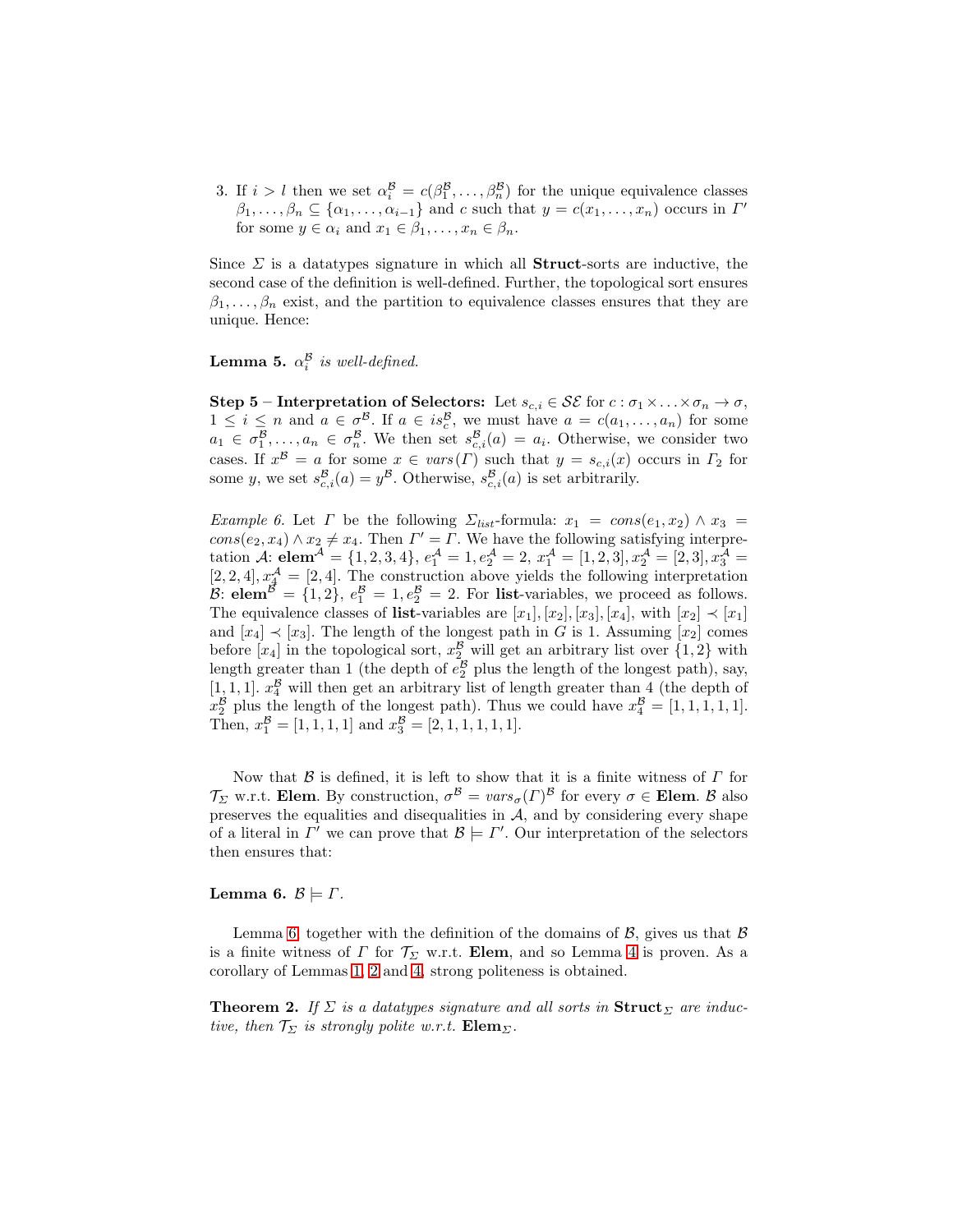#### <span id="page-12-0"></span>4.2 Finite datatypes

In this section, we assume that all sorts in Struct are finite.

For finite witnessability, we define the following witness, that guesses the construction of each Struct-variables until a fixpoint is reached. For every quantifier-free conjunction of flat  $\Sigma$ -literals  $\phi$ , define the sequence  $\phi_0, \phi_1, \ldots,$ such that  $\phi_0 = \phi$ , and for every  $i \geq 0$ ,  $\phi_{i+1}$  is obtained from  $\phi_i$  by conjuncting it with a disjunction  $\bigvee_{c \in \mathcal{CO}} x = c(w_1^c, \ldots, w_{n_c}^c)$  for fresh  $w_1^c, \ldots, w_{n_c}^c$ , where x is some arbitrary **Struct**-variable in  $\phi_i$  such that there is no literal of the form  $x = c(y_1, \ldots, y_n)$  in  $\phi_i$  for any constructor c and variables  $y_1, \ldots, y_n$ , if such  $x$  exists. Since **Struct** only has finite sorts, this sequence becomes constant at some  $\phi_k$ .

<span id="page-12-4"></span>**Definition 12 (A Witness for**  $\mathcal{T}_{\Sigma}$ **).** wtn<sub>f</sub>( $\phi$ ) is  $\phi_k$  for the minimal k such that  $\phi_k = \phi_{k+1}$ .

*Example 7.* Let  $\phi$  be the  $\Sigma_{pair}$ -formula  $x = first(y) \wedge x' = first(y') \wedge x \neq x'$ .  $wtn_f(\phi)$  is  $\phi \wedge y = pair(e_1, e_2) \wedge y' = pair(e_3, e_4)$ .

<span id="page-12-2"></span>Similarly to Section [4.1,](#page-8-2) we have:

Lemma 7.  $wtn_f$  is Elem-additive.

**Lemma 8.**  $\phi$  and  $\exists \overrightarrow{w}$  . wtn<sub>f</sub>( $\phi$ ) are  $\mathcal{T}_{\Sigma}$ -equivalent, where  $\overrightarrow{w} = vars(wtn_f(\phi)) \setminus$  $vars(\phi)$ .

<span id="page-12-1"></span>We now prove the following lemma:

**Lemma 9 (Finite Witnessability).** Let  $\phi$  be a conjunction of flat literals. Then, wtn<sub>f</sub>( $\phi$ ) is finitely witnessed for  $\mathcal{T}_{\Sigma}$  with respect to **Elem**.

Suppose  $\Gamma = wtn_f(\phi)$  is  $\mathcal{T}_{\Sigma}$ -satisfiable, and let A be a satisfying  $\mathcal{T}_{\Sigma}$ -interpretation. We define a  $\mathcal{T}_{\Sigma}$ -interpretation B which is a finite witness of  $\Gamma$  for  $\mathcal{T}_{\Sigma}$  w.r.t. Elem. We set  $\sigma^B = vars_{\sigma}(\Gamma)^{\mathcal{A}}$  for every  $\sigma \in \textbf{Elem}, e^{\mathcal{B}} = e^{\mathcal{A}},$  for every variable  $e \in vars_{\text{Element}}(T)$  and  $x^B = x^A$  for every variable  $x \in vars_{\text{Struct}}(T)$ . Selectors are also interpreted as they are interpreted in  $A$ . This is well-defined: for any **Struct**-variable x, every element in  $\sigma^{\mathcal{A}}$  for  $\sigma \in \mathbf{Element}$  that occurs in  $x^{\mathcal{A}}$  has a corresponding variable e in  $\Gamma$  such that  $e^{\mathcal{A}}$  is that element. This holds by the finiteness of the sorts in **Struct** and the definition of  $wtn_f$ . Further, for any **Struct**-variable x such that  $s_{c,i}(x)$  occurs in  $\Gamma$ , we must have that it occurs in some literal of the form  $y = s_{c,i}(x)$  of  $\Gamma$ . Similarly to the above, all elements that occur in  $y^{\mathcal{A}}$  and  $x^{\mathcal{A}}$  have corresponding variables in  $\Gamma$ . Therefore,  $\mathcal{B} \models \Gamma$ is a trivial consequence of  $A \models \Gamma$ . By the definition of its domains,  $\beta$  is a finite witness of  $\Gamma$  for  $\mathcal{T}_{\Sigma}$  w.r.t. Elem, and so Lemma [9](#page-12-1) is proven. Then, by Lemmas [1,](#page-8-3) [7](#page-12-2) and [9,](#page-12-1) strong politeness is obtained.

<span id="page-12-3"></span>**Theorem 3.** If  $\Sigma$  is a datatypes signature and all sorts in  $\textbf{Struct}_{\Sigma}$  are finite, then  $\mathcal{T}_{\Sigma}$  is strongly polite w.r.t.  $\mathbf{Elem}_{\Sigma}$ .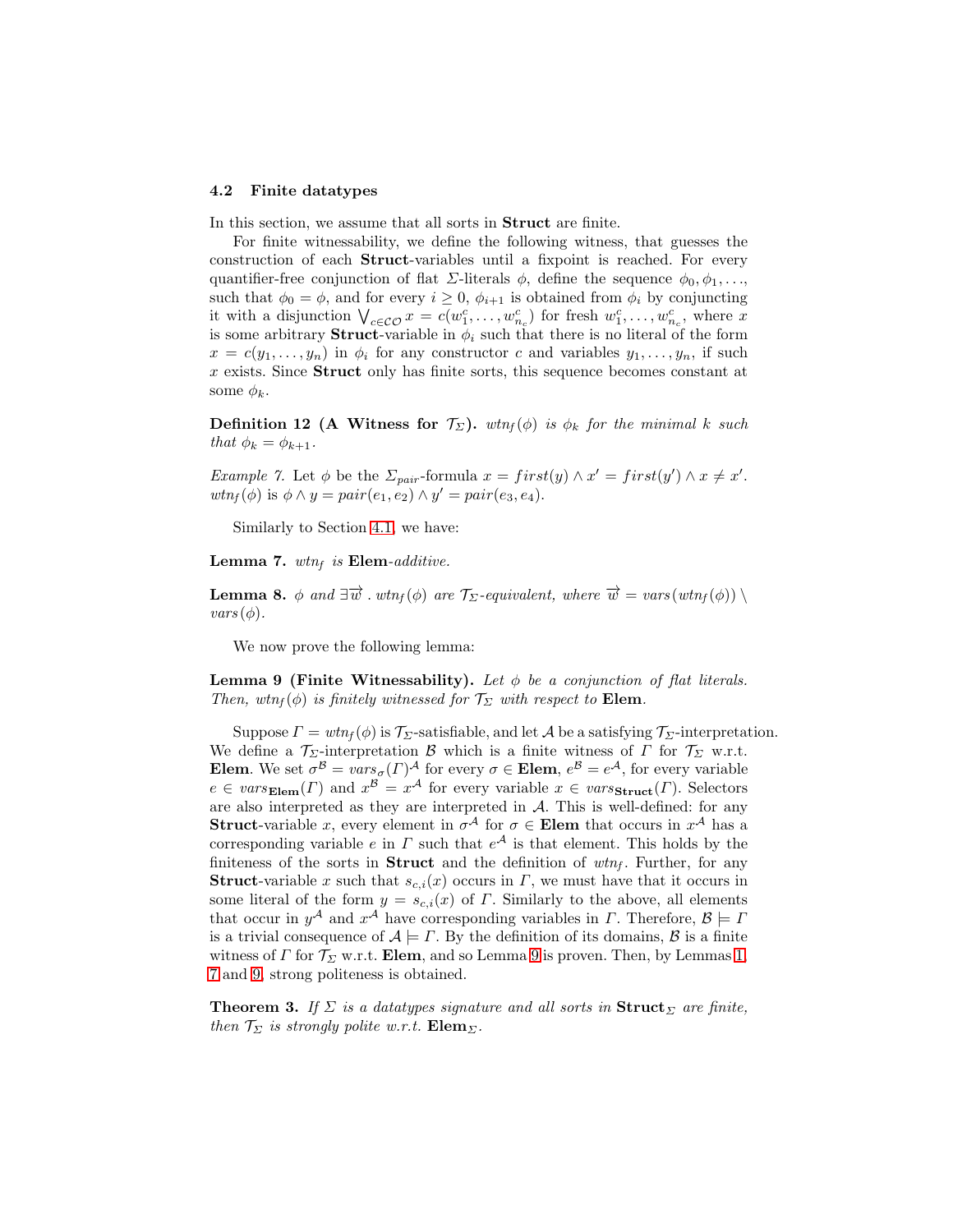#### <span id="page-13-1"></span>4.3 Combining finite and inductive datatypes

Now we consider the general case. Let  $\Sigma$  be a datatypes signature. We prove that  $\mathcal{T}_{\Sigma}$  is strongly polite w.r.t. Elem. We show that there are datatypes signatures  $\Sigma_1, \Sigma_2 \subseteq \Sigma$  such that  $\mathcal{T}_{\Sigma} = \mathcal{T}_{\Sigma_1} \oplus \mathcal{T}_{\Sigma_2}$ , and then use Theorem [1.](#page-7-1) In  $\Sigma_1$ , inductive sorts are excluded, while in  $\Sigma_2$ , finite sorts are considered to be element sorts.

Formally, we set  $\Sigma_1$  as follows: where  $\mathbf{Elem}_{\Sigma_1} = \mathbf{Elem}_{\Sigma}$  and  $\mathbf{Struct}_{\Sigma_1} =$  $Fin(\Sigma)$ .  $\mathcal{F}_{\Sigma_1} = \mathcal{CO}_{\Sigma_1} \oplus \mathcal{SE}_{\Sigma_1}$ , where  $\mathcal{CO}_{\Sigma_1} = \{c : \sigma_1 \times \ldots \times \sigma_n \to \sigma \mid c \in \Sigma_1\}$  $\mathcal{CO}_{\Sigma}, \sigma \in$  Struct<sub> $\Sigma_1$ </sub> and  $\mathcal{SE}_{\Sigma_1}$  and  $\mathcal{P}_{\Sigma_1}$  are the corresponding selectors and testers. Notice that if  $\sigma$  is finite and  $c : \sigma_1 \times ... \times \sigma_n \to \sigma$  is in  $\mathcal{CO}_{\Sigma}$ , then  $\sigma_i$ must be finite or in  $\mathbf{Elem}_{\Sigma}$  for every  $1 \leq i \leq n$ . Next, we set  $\Sigma_2$  as follows:  $\mathcal{S}_{\Sigma_2}=\mathbf{Elem}_{\Sigma_2}$  ⊎ $\mathbf{Struct}_{\Sigma_2},$  where  $\mathbf{Elem}_{\Sigma_2}=\mathbf{Elem}_{\Sigma}\cup Fin(\Sigma)$  and  $\mathbf{Struct}_{\Sigma_2}=$  $Ind(\Sigma)$ .  $\mathcal{F}_{\Sigma_2} = \mathcal{CO}_{\Sigma_2} \uplus \mathcal{SE}_{\Sigma_2}$ , where  $\mathcal{CO}_{\Sigma_2} = \{c : \sigma_2 \times \ldots \times \sigma_n \to \sigma \mid c \in \Sigma_2\}$  $\mathcal{CO}_{\Sigma}, \sigma \in$  Struct<sub> $\Sigma_2$ </sub> and  $\mathcal{SE}_{\Sigma_2}$  and  $\mathcal{P}\Sigma_2$  are the corresponding selectors and testers. Thus,  $\mathcal{T}_{\Sigma} = \mathcal{T}_{\Sigma_1} \oplus \mathcal{T}_{\Sigma_2}$ . Now set  $S = \mathbf{Elem}_{\Sigma} \cup Fin(\Sigma), S_1 = \mathbf{Elem}_{\Sigma},$  $S_2 = \mathbf{Elem}_{\Sigma} \cup Fin(\Sigma), T_1 = \mathcal{T}_{\Sigma_1}, \text{ and } T_2 = \mathcal{T}_{\Sigma_2}.$ 

By Theorem [3,](#page-12-3)  $T_1$  is strongly polite w.r.t.  $S_1$  and by Theorem [2,](#page-11-1)  $T_2$  is strongly polite w.r.t.  $S_2$ . By Theorem [1](#page-7-1) we have:

**Theorem 4.** If  $\Sigma$  is a datatypes signature then  $\mathcal{T}_{\Sigma}$  is strongly polite w.r.t.  $\mathbf{Elem}_{\Sigma}$ .

Remark 1. A concrete witness for  $\mathcal{T}_{\Sigma}$  in the general case, that we call wtn<sub> $\Sigma$ </sub>, is obtained by first applying the witness from Definition [11](#page-9-0) and then applying the witness from Definition [12](#page-12-4) on the literals that involve finite sorts. A direct finite witnessability proof can be obtained by using the same arguments from the proofs of Lemmas [4](#page-9-5) and [9.](#page-12-1) This witness is simpler than the one produced in the proof from [\[14\]](#page-16-1) of Theorem [1,](#page-7-1) that involves purification and arrangements. In our case, we do not consider arrangements, but instead notice that the resulting function is additive, and hence ensures strong finite witnessability.

# <span id="page-13-0"></span>5 Axiomatizations

In this section, we discuss the possible connections between the politeness of  $\mathcal{T}_{\Sigma}$ and some axiomatizations of trees. We show how to get a reduction of any  $\mathcal{T}_{\Sigma}$ satisfiability problem into a satisfiability problem modulo an axiomatized theory of trees. The latter can be decided using syntactic unification.

<span id="page-13-2"></span>Let  $\Sigma$  be a datatypes signature. The set  $\mathit{TREE}_{\Sigma}^*$  of axioms is defined as the union of all the sets of axioms in Figure [1](#page-14-0) (where upper case letters denote implicitly universally quantified variables). Let  $TREE_\Sigma$  be the set obtained from  $TREE^*_{\Sigma}$  by dismissing  $Ext_1$  and  $Ext_2$ . Note that because of  $Acyc$ , we have that  $TREE_\Sigma$  is infinite (that is, consists of infinitely many axioms) unless all sorts in **Struct** are finite. TREE  $\Sigma$  is a generalization of the theory of Absolutely Free Data Structures (AFDS) from [\[9\]](#page-16-2) to many-sorted signatures with selectors and testers. In what follows we identify  $\mathit{TREE}_{\Sigma}$  (and  $\mathit{TREE}^*_{\Sigma}$ ) with the class of structures that satisfy them when there is no ambiguity.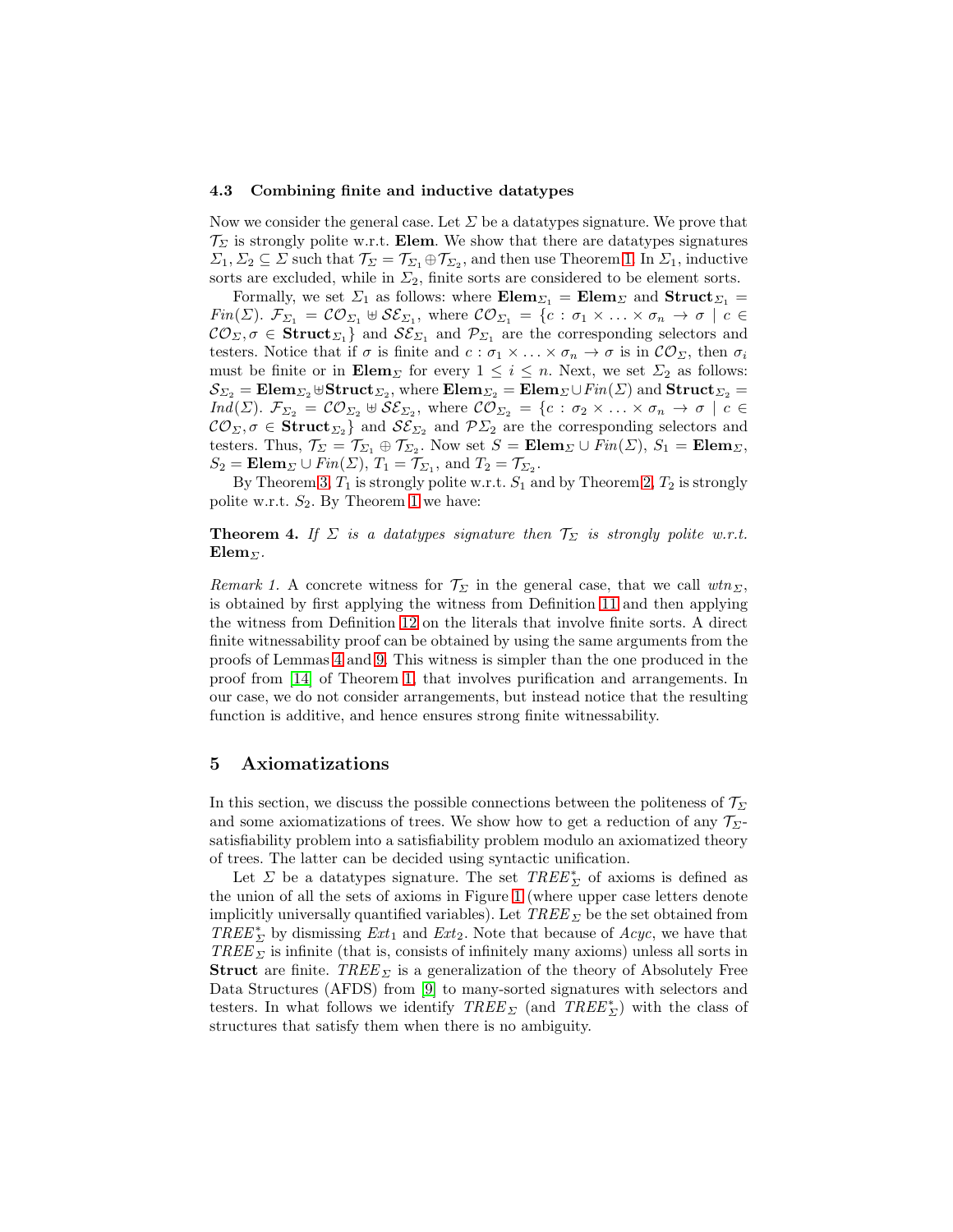| (Ini)     | ${c(X_1,\ldots,X_n)=c(Y_1,\ldots,Y_n)\rightarrow \bigwedge_{i=1}^n X_i=Y_i\mid c\in\mathcal{CO}}$                |
|-----------|------------------------------------------------------------------------------------------------------------------|
| (Dis)     | ${c(X_1,\ldots,X_n) \neq d(Y_1,\ldots,Y_m) \mid c,d \in \mathcal{CO}, c \neq d}$                                 |
| (Proj)    | $\{s_{c,i}(c(X_1,\ldots,X_n))=X_i\mid c\in\mathcal{CO}, i\in[1,n]\}\$                                            |
| $(Is_1)$  | $\{is_c(c(X_1,\ldots,X_n)) \mid c \in \mathcal{CO}\}\$                                                           |
| $(Is_2)$  | $\{\neg is_c(d(X_1,\ldots,X_n)) \mid c,d \in \mathcal{CO}, c \neq d\}$                                           |
| (Acyc)    | $\{X \neq t[X] \mid t \text{ is a non-variable } \Sigma_{ \mathcal{CO}}\text{-term that contains } X \}$         |
| $(Ext_1)$ | $\{\bigvee_{c:\sigma_1\times\ldots\times\sigma_n\to\sigma\in\mathcal{CO}}is_c(X)\mid\sigma\in\mathbf{Struct}\}\$ |
| $(Ext_2)$ | $\{\exists \overrightarrow{y} \cdot is_c(X) \rightarrow X = c(\overrightarrow{y}) \mid c \in \mathcal{CO}\}\$    |

<span id="page-14-0"></span>Fig. 1. Axioms for  $TREE_\Sigma$  and  $TREE_\Sigma^*$ 

**Proposition 2.** Every  $TREE^*_{\Sigma}$ -unsatisfiable formula is  $\mathcal{T}_{\Sigma}$ -unsatisfiable.

Remark 2. Along the lines of [1], a superposition calculus can be applied to get a TREE  $\Sigma$ -satisfiability procedure. Such a calculus has been used in [6[,9\]](#page-16-2) for a theory of trees with selectors but no testers. To handle testers, one can use a classical encoding of predicates into first-order logic with equality, by representing an atom  $is_c(x)$  as a flat equality  $Is_c(x) = \mathbb{T}$  where  $Is_c$  is now a unary function symbol and  $\mathbb T$  is a constant. Then, a superposition calculus dedicated to  $TREE_{\Sigma}$  can be obtained by extending the standard superposition calculus [1] with some expansion rules, one for each axiom of  $TREE_\Sigma$  [\[9\]](#page-16-2). For the axioms  $Is_1$ and Is<sub>2</sub>, the corresponding expansion rules are respectively  $x = c(x_1, \ldots, x_n)$  $Is_c(x) = \mathbb{T}$  if  $c \in \mathcal{CO}$ , and  $x = d(x_1, \ldots, x_n) \vdash Is_c(x) \neq \mathbb{T}$  if  $c, d \in \mathcal{CO}, c \neq d$ . Further, consider the theory of finite trees defined from  $TREE_\Sigma$  by dismissing *Proj*,  $Is_1$  and  $Is_2$ . Being defined by Horn clauses, it is convex. Further, it is a Shostak theory [24,18,16] admitting a solver and a canonizer [\[9\]](#page-16-2). The solver is given by a syntactic unification algorithm [2] and the canonizer is the identity function. The satisfiability procedure built using the solver and the canonizer can be applied to decide  $TREE_{\Sigma}$ -satisfiability problems containing  $\Sigma_{|C}\sigma$ -atoms.

<span id="page-14-1"></span>The following result shows that any  $\mathcal{T}_{\Sigma}$ -satisfiability problem can be reduced to a TREE  $\Sigma$ -satisfiability problem. This leads to a  $\mathcal{T}_{\Sigma}$ -satisfiability procedure.

**Proposition 3.** Let  $\Sigma$  be a finite datatypes signature and  $\varphi$  any conjunction of flat  $\Sigma$ -literals including an arrangement over the variables in  $\varphi$ . Then, there exists a  $\Sigma$ -formula  $\varphi'$  such that:

1.  $\varphi$  and  $\exists \overrightarrow{w} \cdot \varphi'$  are  $\mathcal{T}_{\Sigma}$ -equivalent, where  $\overrightarrow{w} = vars(\varphi')\varphi(x)$ . 2.  $\varphi'$  is  $\mathcal{T}_{\Sigma}$ -satisfiable iff  $\varphi'$  is TREE  $_{\Sigma}$ -satisfiable.

Proposition [3](#page-14-1) can be easily lifted to any conjunction of  $\Sigma$ -literals  $\varphi$  by flattening and then guessing all possible arrangements over the variables. Further,  $\exists \vec{w}$ .  $\varphi'$  and  $\varphi$  are not only  $\mathcal{T}_{\Sigma}$ -equivalent but also  $TREE_{\Sigma}^{*}$ -equivalent. As a consequence, Proposition [3](#page-14-1) also holds when stated using  $\mathit{TREE}^*_{\Sigma}$  instead of  $\mathcal{T}_{\Sigma}$ .

We conclude this section with a short discussion on the connection to Sec-tion [4.](#page-8-0) Both the current section and Section [4](#page-8-0) rely on two constructions:  $(i)$  A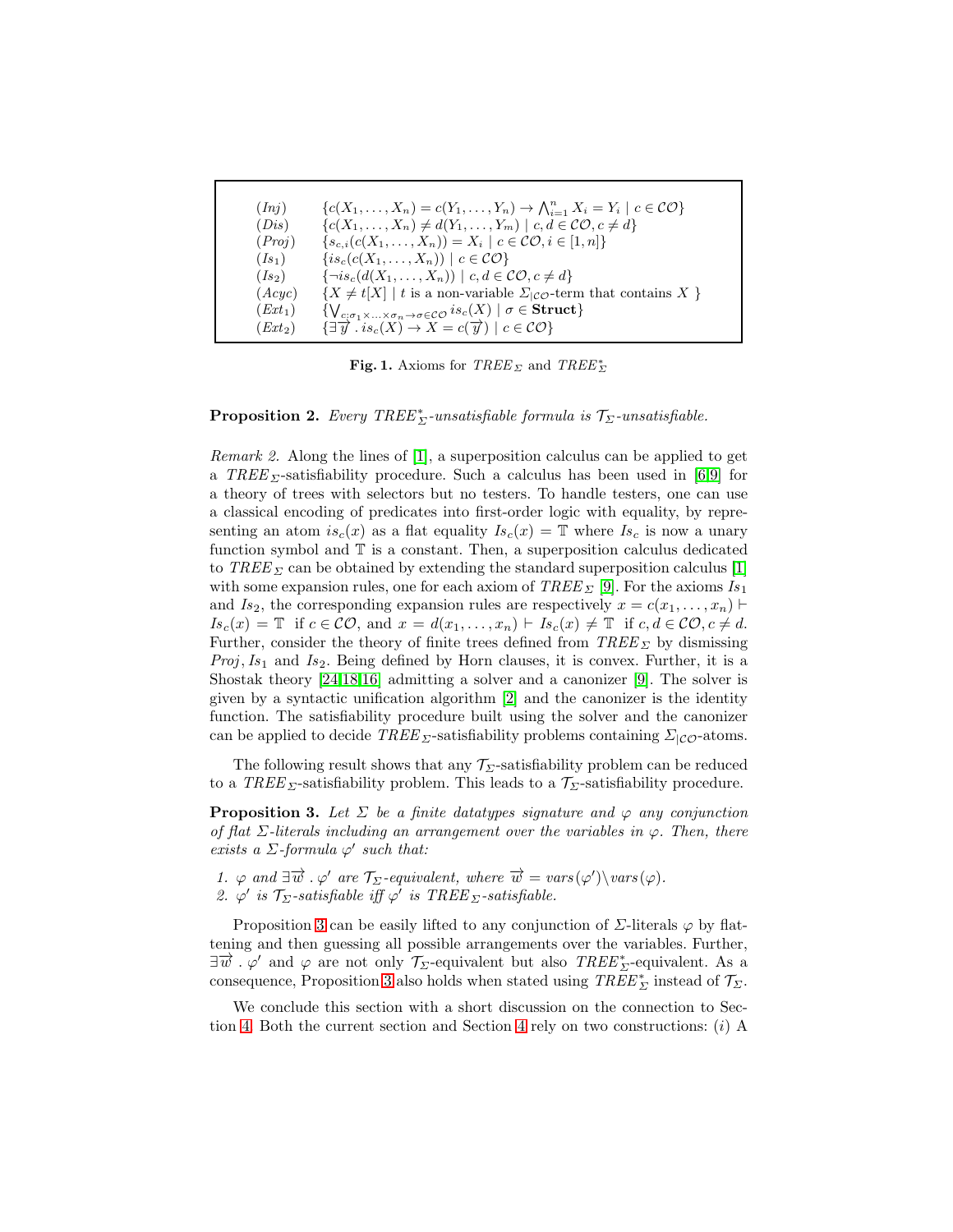formula transformation ( $wtn_{\Sigma}$  in Section [4,](#page-8-0)  $\varphi \mapsto \varphi'$  in the current section); and  $(ii)$  A small model construction (finite witnessability in Section [4,](#page-8-0) equisatisfiability between  $\mathcal{T}_{\Sigma}$  and TREE in Proposition [3\)](#page-14-1). While these constructions are similar in both sections, they are not the same. A nice feature of the con-structions of Section [4](#page-8-0) is that they clearly separate between steps  $(i)$  and  $(ii)$ . The witness is very simple, and amounts to adding to the input formula literals and disjunctions that trivially follow from the original formula in  $\mathcal{T}_{\Sigma}$ . Then, the resulting formula is post-processed in step  $(ii)$ , according to a given satisfying interpretation. Having a satisfying interpretation allows us to greatly simplify the formula, and the simplified formula is useful for the model construction. In contrast, the satisfying  $TREE \Sigma$ -interpretation that we start with in step (ii) of the current section is not necessarily a  $\mathcal{T}_{\Sigma}$ -interpretation, which makes the approach of Section [4](#page-8-0) incompatible, compared to the syntactic unification approach that we employ here. For that, some of the post-processing steps of Section [4](#page-8-0) are employed in step  $(i)$  itself, in order to eliminate all testers and as much selectors as possible. In addition, a pre-processing is applied in order to include an arrangement. The constructed interpretation finitely witnesses  $\varphi'$  and so this technique can be used to produce an alternative proof of politeness.

# <span id="page-15-0"></span>6 Conclusion

In this paper we have studied the theory of algebraic datatypes, as it is defined by the SMT-LIB 2 standard. Our investigation included both finite and inductive datatypes. For this theory, we have proved that it is strongly polite, making it amenable for combination with other theories by the polite combination method. Our proofs used the notion of additive witnesses, also introduced in this paper. We concluded by extending existing axiomatizations and a decision procedure of trees to support this theory of datatypes.

There are several directions for further research that we plan to explore. First, we plan to continue to prove that more important theories are strongly polite, with an eye to recent extensions of the datatypes theory, namely datatypes with shared selectors [23] and co-datatypes [22]. Second, we envision to further investigate the possibility to prove politeness using superposition-based satisfiability procedures. Third, we plan to study extensions of the theory of datatypes corresponding to finite trees including function symbols with some equational properties such as associativity and commutativity to model data structures such as multisets [25]. We want to focus on the politeness of such extensions. Initial work in that direction has been done in [\[5\]](#page-16-7), that we plan to build on.

Acknowledgments. We are thankful to the anonymous reviewers for their comments.

## References

1. Armando, A., Bonacina, M.P., Ranise, S., Schulz, S.: New results on rewrite-based satisfiability procedures. ACM Trans. Comput. Log.  $10(1)$ , 4:1-4:51 (2009)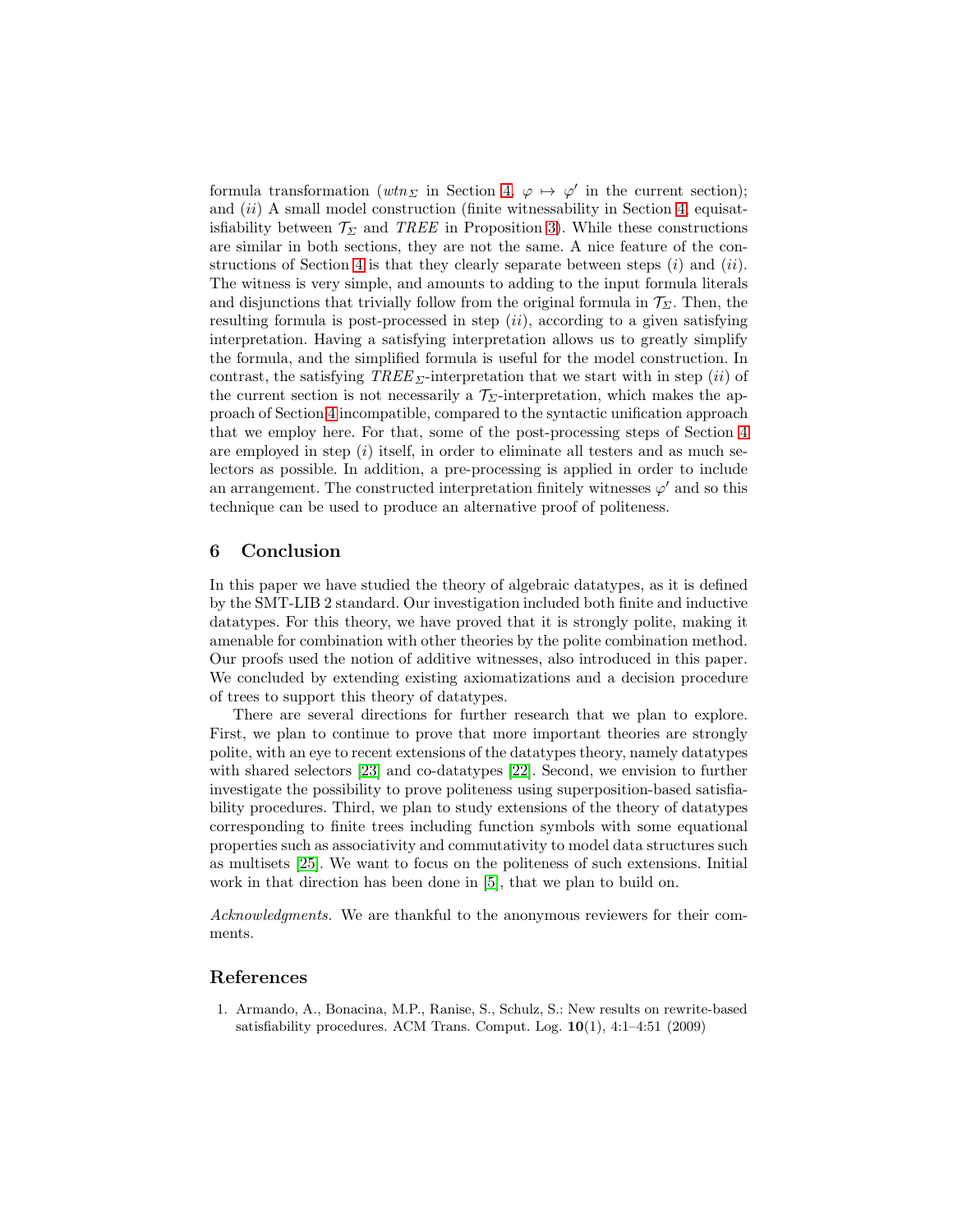- 2. Baader, F., Snyder, W., Narendran, P., Schmidt-Schauß, M., Schulz, K.U.: Unification theory. In: Robinson, J.A., Voronkov, A. (eds.) Handbook of Automated Reasoning (in 2 volumes), pp. 445–532. Elsevier and MIT Press (2001)
- <span id="page-16-3"></span>3. Barrett, C., Fontaine, P., Tinelli, C.: The SMT-LIB Standard: Version 2.6. Tech. rep., Department of Computer Science, The University of Iowa (2017), available at www.SMT-LIB.org
- <span id="page-16-0"></span>4. Barrett, C.W., Shikanian, I., Tinelli, C.: An abstract decision procedure for a theory of inductive data types. Journal on Satisfiability, Boolean Modeling and Computation 3(1-2), 21–46 (2007)
- <span id="page-16-7"></span>5. Berthon, R., Ringeissen, C.: Satisfiability modulo free data structures combined with bridging functions. In: King, T., Piskac, R. (eds.) Proceedings of SMT@IJCAR 2016. CEUR Workshop Proceedings, vol. 1617, pp. 71–80. CEUR-WS.org (2016)
- 6. Bonacina, M.P., Echenim, M.: Rewrite-based satisfiability procedures for recursive data structures. Electron. Notes Theor. Comput. Sci. 174(8), 55–70 (2007)
- 7. Bonacina, M.P., Fontaine, P., Ringeissen, C., Tinelli, C.: Theory combination: Beyond equality sharing. In: Lutz, C., Sattler, U., Tinelli, C., Turhan, A., Wolter, F. (eds.) Description Logic, Theory Combination, and All That - Essays Dedicated to Franz Baader on the Occasion of His 60th Birthday. Lecture Notes in Computer Science, vol. 11560, pp. 57–89. Springer (2019)
- <span id="page-16-5"></span>8. Casal, F., Rasga, J.: Many-sorted equivalence of shiny and strongly polite theories. J. Autom. Reasoning 60(2), 221–236 (2018)
- <span id="page-16-2"></span>9. Chocron, P., Fontaine, P., Ringeissen, C.: Politeness and combination methods for theories with bridging functions. J. Autom. Reasoning  $64(1)$ ,  $97-134$  (2020)
- <span id="page-16-6"></span>10. Enderton, H.B.: A mathematical introduction to logic. Academic Press (2001)
- 11. Fontaine, P.: Combinations of theories for decidable fragments of first-order logic. In: Ghilardi, S., Sebastiani, R. (eds.) Frontiers of Combining Systems, 7th International Symposium, FroCoS 2009, Trento, Italy, September 16-18, 2009. Proceedings. Lecture Notes in Computer Science, vol. 5749, pp. 263–278. Springer (2009)
- 12. Gutiérrez, R., Meseguer, J.: Variant-based decidable satisfiability in initial algebras with predicates. In: Fioravanti, F., Gallagher, J.P. (eds.) Logic-Based Program Synthesis and Transformation - 27th International Symposium, LOPSTR 2017, Namur, Belgium, October 10-12, 2017, Revised Selected Papers. Lecture Notes in Computer Science, vol. 10855, pp. 306–322. Springer (2017)
- <span id="page-16-4"></span>13. Hojjat, H., Rümmer, P.: Deciding and interpolating algebraic data types by reduction. In: Jebelean, T., Negru, V., Petcu, D., Zaharie, D., Ida, T., Watt, S.M. (eds.) 19th International Symposium on Symbolic and Numeric Algorithms for Scientific Computing, SYNASC 2017, Timisoara, Romania, September 21-24, 2017. pp. 145–152. IEEE Computer Society (2017)
- <span id="page-16-1"></span>14. Jovanovic, D., Barrett, C.W.: Polite theories revisited. In: Fermüller, C.G., Voronkov, A. (eds.) Logic for Programming, Artificial Intelligence, and Reasoning - 17th International Conference, LPAR-17, Yogyakarta, Indonesia, October 10-15, 2010. Proceedings. Lecture Notes in Computer Science, vol. 6397, pp. 402–416. Springer (2010), extended technical report is available at <http://theory.stanford.edu/~barrett/pubs/JB10-TR.pdf>
- 15. Kovács, L., Robillard, S., Voronkov, A.: Coming to terms with quantified reasoning. In: Castagna, G., Gordon, A.D. (eds.) Proceedings of the 44th ACM SIGPLAN Symposium on Principles of Programming Languages, POPL 2017, Paris, France, January 18-20, 2017. pp. 260–270. ACM (2017)
- 16. Krstic, S., Conchon, S.: Canonization for disjoint unions of theories. Inf. Comput. 199(1-2), 87–106 (2005)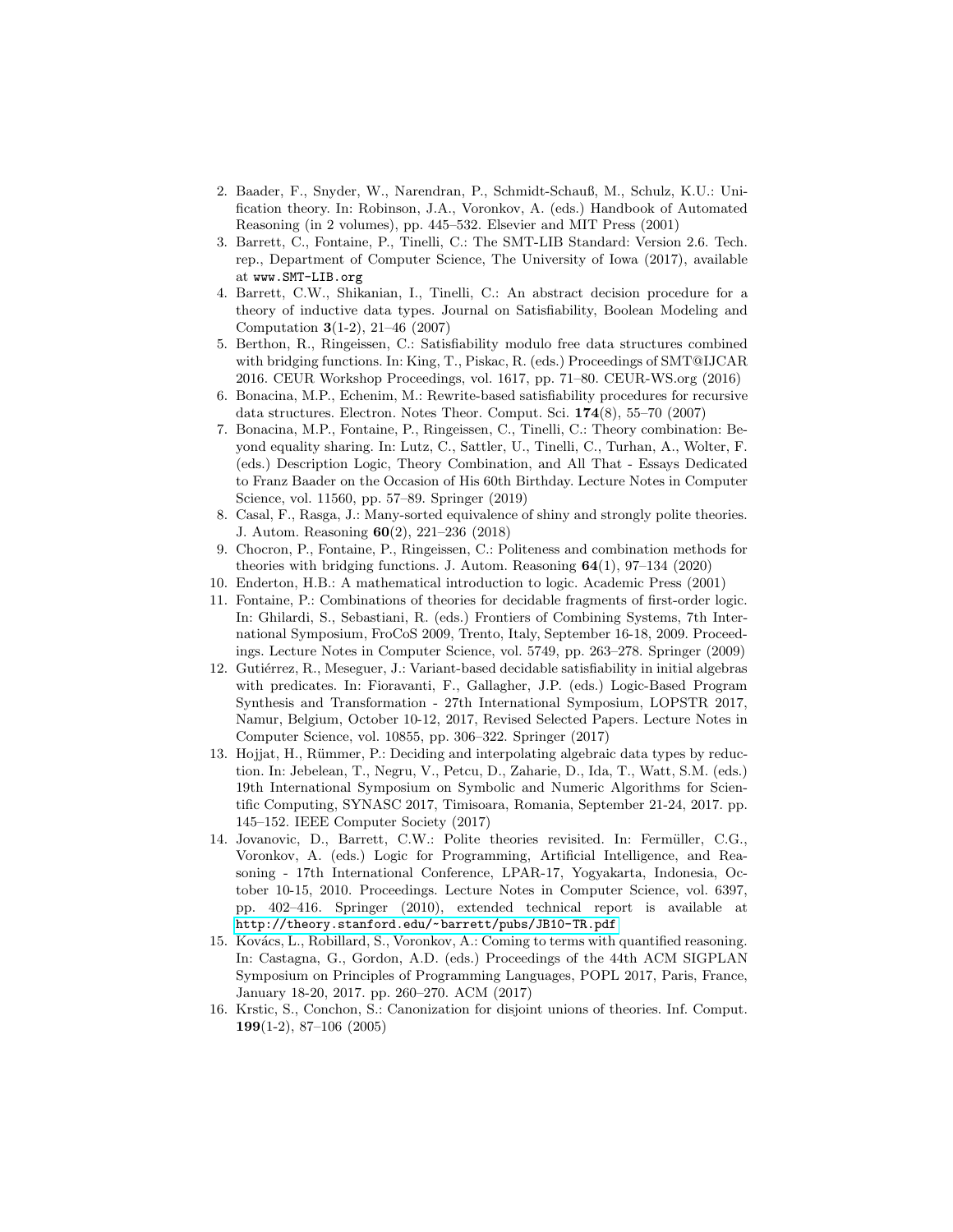- 17. Krstic, S., Goel, A., Grundy, J., Tinelli, C.: Combined satisfiability modulo parametric theories. In: Grumberg, O., Huth, M. (eds.) Tools and Algorithms for the Construction and Analysis of Systems, 13th International Conference, TACAS 2007, Held as Part of the Joint European Conferences on Theory and Practice of Software, ETAPS 2007 Braga, Portugal, March 24 - April 1, 2007, Proceedings. Lecture Notes in Computer Science, vol. 4424, pp. 602–617. Springer (2007)
- 18. Manna, Z., Zarba, C.G.: Combining decision procedures. In: Aichernig, B.K., Maibaum, T.S.E. (eds.) Formal Methods at the Crossroads. From Panacea to Foundational Support, 10th Anniversary Colloquium of UNU/IIST, the International Institute for Software Technology of The United Nations University, Lisbon, Portugal, March 18-20, 2002, Revised Papers. Lecture Notes in Computer Science, vol. 2757, pp. 381–422. Springer (2002)
- 19. Meseguer, J.: Variant-based satisfiability in initial algebras. Sci. Comput. Program. 154, 3–41 (2018)
- 20. Nelson, G., Oppen, D.C.: Simplification by cooperating decision procedures. ACM Trans. Program. Lang. Syst. 1(2), 245–257 (1979)
- 21. Ranise, S., Ringeissen, C., Zarba, C.G.: Combining data structures with nonstably infinite theories using many-sorted logic. In: Gramlich, B. (ed.) Frontiers of Combining Systems, 5th International Workshop, FroCoS 2005, Vienna, Austria, September 19-21, 2005, Proceedings. Lecture Notes in Computer Science, vol. 3717, pp. 48–64. Springer (2005), extended technical report is available at <https://hal.inria.fr/inria-00070335/>
- 22. Reynolds, A., Blanchette, J.C.: A decision procedure for (co)datatypes in SMT solvers. J. Autom. Reasoning 58(3), 341–362 (2017)
- 23. Reynolds, A., Viswanathan, A., Barbosa, H., Tinelli, C., Barrett, C.W.: Datatypes with shared selectors. In: Galmiche, D., Schulz, S., Sebastiani, R. (eds.) Automated Reasoning - 9th International Joint Conference, IJCAR 2018, Held as Part of the Federated Logic Conference, FloC 2018, Oxford, UK, July 14-17, 2018, Proceedings. Lecture Notes in Computer Science, vol. 10900, pp. 591–608. Springer (2018)
- 24. Shostak, R.E.: A practical decision procedure for arithmetic with function symbols. J. ACM 26(2), 351–360 (1979)
- 25. Sofronie-Stokkermans, V.: Locality results for certain extensions of theories with bridging functions. In: Schmidt, R.A. (ed.) Automated Deduction - CADE-22, 22nd International Conference on Automated Deduction, Montreal, Canada, August 2- 7, 2009. Proceedings. Lecture Notes in Computer Science, vol. 5663, pp. 67–83. Springer (2009)
- 26. Tinelli, C., Zarba, C.G.: Combining decision procedures for sorted theories. In: Alferes, J.J., Leite, J.A. (eds.) Logics in Artificial Intelligence, 9th European Conference, JELIA 2004, Lisbon, Portugal, September 27-30, 2004, Proceedings. Lecture Notes in Computer Science, vol. 3229, pp. 641–653. Springer (2004)
- 27. Tinelli, C., Zarba, C.G.: Combining nonstably infinite theories. J. Autom. Reasoning 34(3), 209–238 (2005)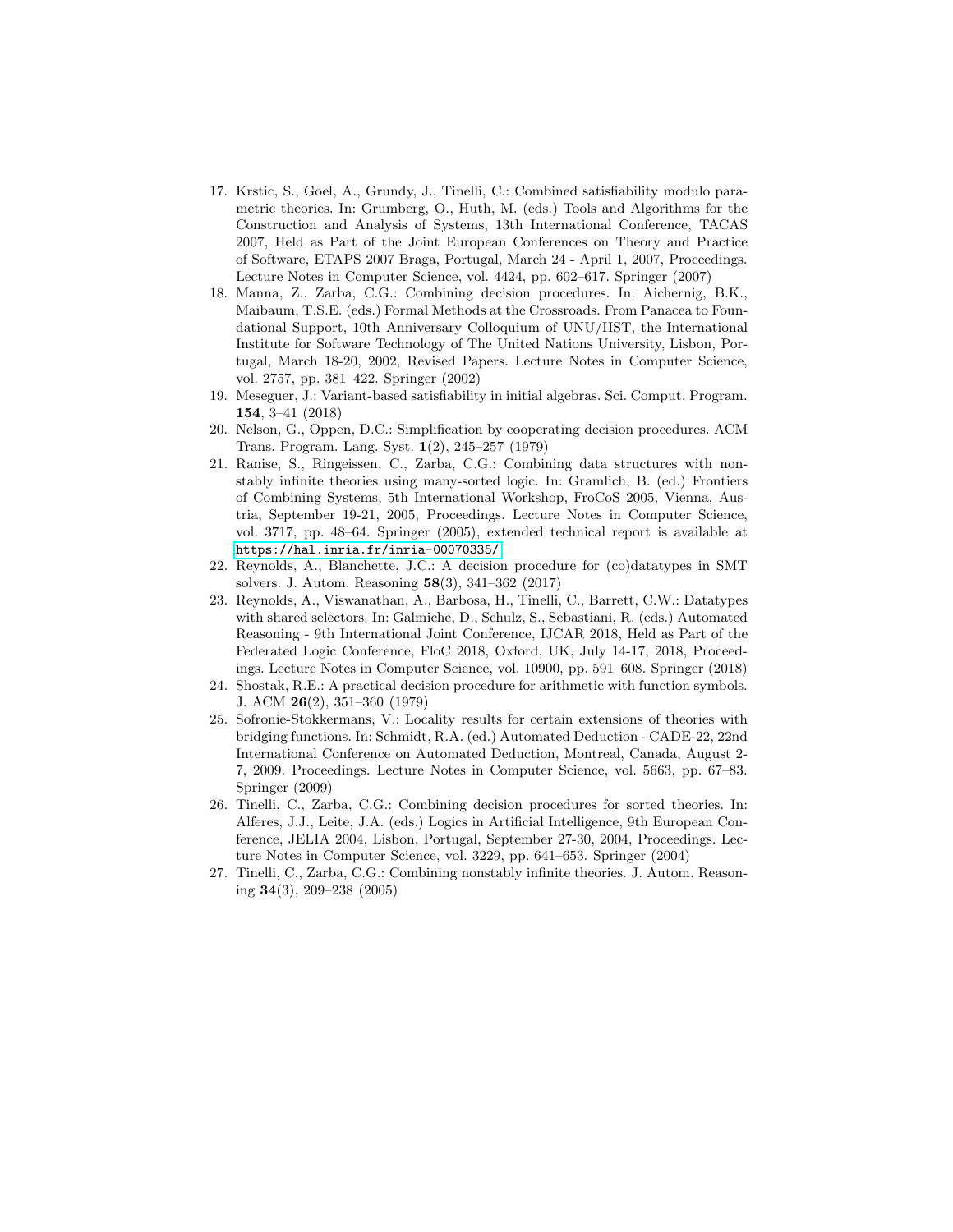## A Proofs

In the proofs that follow, we use the following notations. When  $X$  is a set of  $\Sigma$ -sentences and Y a set of  $\Sigma$ -formulas, we write  $X \vdash_{\Sigma} Y$  when every  $\Sigma$ interpretation that satisfies all the formulas in  $X$  must satisfy all the formulas in Y. When X is a set of  $\Sigma$ -formulas, we write We write  $\vdash_T X$  to state the every formula in  $X$  is satisfied by every T-interpretation. We sometimes identify conjunctions of literals with sets of literals, when there is no ambiguity.

## A.1 Proof of Proposition [1](#page-7-2)

Let  $\phi \in QF(\Sigma)$ . We prove that  $wtn(\phi)$  is strongly finitely witnessed for T w.r.t. S. Let V be a set of variables of sorts in S and  $\delta_V$  an arrangement of V. We prove that  $wtn(\phi) \wedge \delta_V$  is finitely witnessed for T w.r.t. S. Suppose it is T-satisfiable. Then since wtn is S-additive and  $\delta_V$  is a conjunction of flat literals that contains only variables of sorts in S as terms,  $wtn(wtn(\phi) \wedge \delta_V)$  is also T-satisfiable. wtn is a witness for T w.r.t. S, and hence  $wtn(wtn(\phi) \wedge \delta_V)$  has a finite witness A for T w.r.t. S. By T-equivalence,  $A \models \text{wtn}(\phi) \land \delta_V$ . Since both formulas have the same set of S-variables, A is also a finite witness of  $wtn(\phi) \wedge \delta_V$ . □

### A.2 Existential Theories are Strongly Polite

To complement the discussion of Section [3](#page-7-0) on existential theories, we prove the following proposition:

**Proposition 4.** If  $T$  is existential then it is strongly polite w.r.t.  $S$ .

*Proof*: Let  $\varphi$  be the formula whose existential closure defines T. Define a function  $wtn_T$  by

$$
wtn_T(\phi) = \begin{cases} \phi & \phi = \varphi_1 \wedge \ldots \wedge \varphi' \wedge \ldots \wedge \varphi_n \\ \phi \wedge \varphi'' & otherwise \end{cases}
$$

where  $\varphi'$  is some formula obtained from  $\varphi$  by replacing its variables with variables not in  $vars(\varphi_i)$  for every  $1 \leq i \leq n$ , and  $\varphi''$  is an any formula obtained from  $\varphi$  by replacing its variables with variables not in  $vars(\phi)$ . It can be shown that  $wtn_T$  is an S-additive witness for T w.r.t. S.

For smoothness, we note that the construction of a satisfying interpretation with adequate cardinalities can be obtained in a similar fashion to the construction done in [21] (proof of proposition 23). The resulting interpretation is in  $T$ . The proposition is then obtained by Corollary [1.](#page-8-4) □

## A.3 Proof of Lemma [2](#page-9-6)

As mentioned before Definition [11,](#page-9-0)  $wtn_i$  is extended from conjunctions of flat literals to arbitrary quantifier-free formulas by transforming the input formula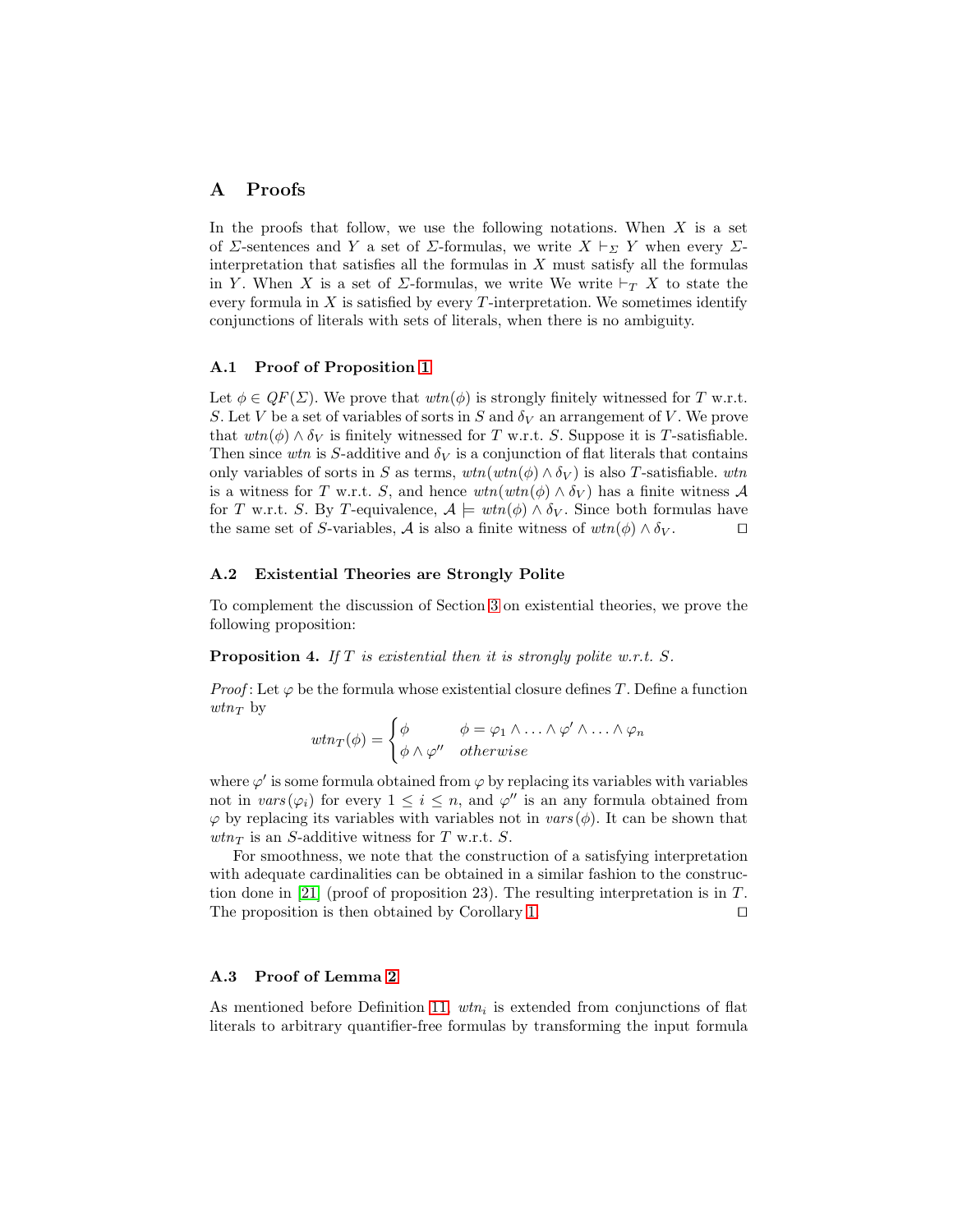to flat DNF form and then applying the witness on each disjunct of the DNF, taking the disjunction of these applications. Full details about the correctness of this process can be found in [\[14\]](#page-16-1). A similar argument can be made for additivity. We do so here for the case of  $wtn_i$  that was defined in Definition [11.](#page-9-0)

Let  $\phi$  be a quantifier-free *Σ*-formula,  $D_1 \vee \ldots \vee D_m$  its flat-DNF form, and  $\varphi$  a conjunction of flat literals such that every term in  $\varphi$  is a variable whose sort is in Elem. By the above,  $wtn_i(wtn_i(\phi) \wedge \varphi) = wtn_i(wtn_i(D_1 \vee \ldots \vee D_m) \wedge \varphi) =$  $wtn_i((wtn_i(D_1)\vee \ldots \vee wtn_i(D_m))\wedge \varphi)$ . For each  $1 \leq i \leq m$ , let  $E_i^1 \vee \ldots E_i^{k_i}$  be the flat DNF form of  $wtn_i(D_i)$ . Since  $wtn_i$  does not introduce non-flat literals, no new variables are introduced in the transformation from  $wtn_i(D_i)$  to  $E_i^1 \vee \ldots \vee E_i^{k_i}$ , but only propositional transformations are employed. The equation list above can continue with  $wtn_i((E_1^1 \wedge \varphi) \vee ... \vee (E_m^{k_m} \wedge \varphi)) = wtn_i(E_1^1 \wedge \varphi) \vee ... \vee$  $wtn_i(E_m^{k_m} \wedge \varphi)$ . Now, for each  $1 \leq i \leq m$  and  $1 \leq j \leq k_i$ ,  $E_i^j$  is a conjunction of flat literals in the DNF-form of  $wtn_i(D_i)$ . By the construction of  $wtn_i$ , each such  $E_i^j \wedge \varphi$  does not satisfy any of the preconditions in  $wtn_i$  for the addition of any formula: constructors have already been guessed for selectors and testers, and each conjunction in the DNF includes a guess. In addition,  $\varphi$  does not contain any constructors and testers. Also, each conjunction in the DNF includes at least one variable of each **Struct**-sort. Thus  $wtn_i(E_i^j \wedge \varphi) = E_i^j \wedge \varphi$ . This means that  $wtn_i(wtn_i(\phi) \wedge \varphi) = (E_1^1 \wedge \varphi) \vee \ldots \vee (E_m^{k_m} \wedge \varphi).$ 

Similarly,  $wtn_i(\phi) \wedge \varphi = (wtn_i(D_1) \vee ... wtn_i(D_m)) \wedge \varphi$ , which is logically equivalent to  $(E_1^1 \vee \ldots \vee E_m^{k_m}) \wedge \varphi$ , and hence to  $(E_1^1 \wedge \varphi) \vee \ldots \vee (E_m^{k_m} \wedge \varphi)$ , which by the above is equivalent to  $wtn_i(wtn_i(\phi) \wedge \varphi)$ . Further, since  $wtn_i$  does not introduce non-flat literals, the set of Elem-variables is the same in both formulas. ⊓⊔

# A.4 Proof of Lemma [3](#page-9-7)

Each variable in  $\overrightarrow{w}$  occurs exactly once in  $\Gamma$ . Let  $\Gamma'$  be obtained from  $\exists \overrightarrow{w}$ . by pushing each existential quantifier to the literal that contains its corresponding quantified variable. Clearly,  $\exists \vec{w} \Gamma$  and  $\Gamma'$  are logically equivalent, and in particular they are  $\mathcal{T}_{\Sigma}$ -equivalent.  $\Gamma'$  contains all the conjuncts of  $\phi$  as top-level conjuncts. Hence clearly every  $\mathcal{T}_{\Sigma}$ -interpretation that satisfies  $\Gamma'$  also satisfies  $\phi$ . For the converse, let A be a  $\mathcal{T}_{\Sigma}$ -interpretation that satisfies  $\phi$  and  $\Delta$  a top-level conjunct of  $\Gamma'$ .

- If  $\Delta$  is also a literal of  $\phi$  then  $\mathcal{A} \models \Delta$ .
- If  $\Delta$  corresponds to a formula that was added by Item [1](#page-9-1) of Definition [11,](#page-9-0) then it has the form  $(\exists \overrightarrow{u_1} y \overrightarrow{u_2} . x = c(\overrightarrow{u_1}, y, \overrightarrow{u_2})) \vee (\bigvee_{d \neq c} \exists \overrightarrow{u_d} . x = d(\overrightarrow{u_d}))$  and  $y = s_{c,i}(x)$  is a literal of  $\phi$ .  $\mathcal{A} \models y = s_{c,i}(x)$ . If  $\mathcal{A} \models is_c(x)$  then it must satisfy the first disjunct of  $\Delta$ . Otherwise,  $\mathcal A$  must satisfy one of the other disjuncts. In both cases  $A \models \Delta$ .
- $-$  If  $\Delta$  corresponds to a formula that was added by Item [2](#page-9-2) of Definition [11](#page-9-0) then it has the form  $\exists \overrightarrow{u} \cdot x = c(\overrightarrow{u})$  and  $is_c(x)$  is a literal of  $\phi$ . Since  $\mathcal{A} \models is_c(x)$ , we must have  $\mathcal{A} \models \Delta$ .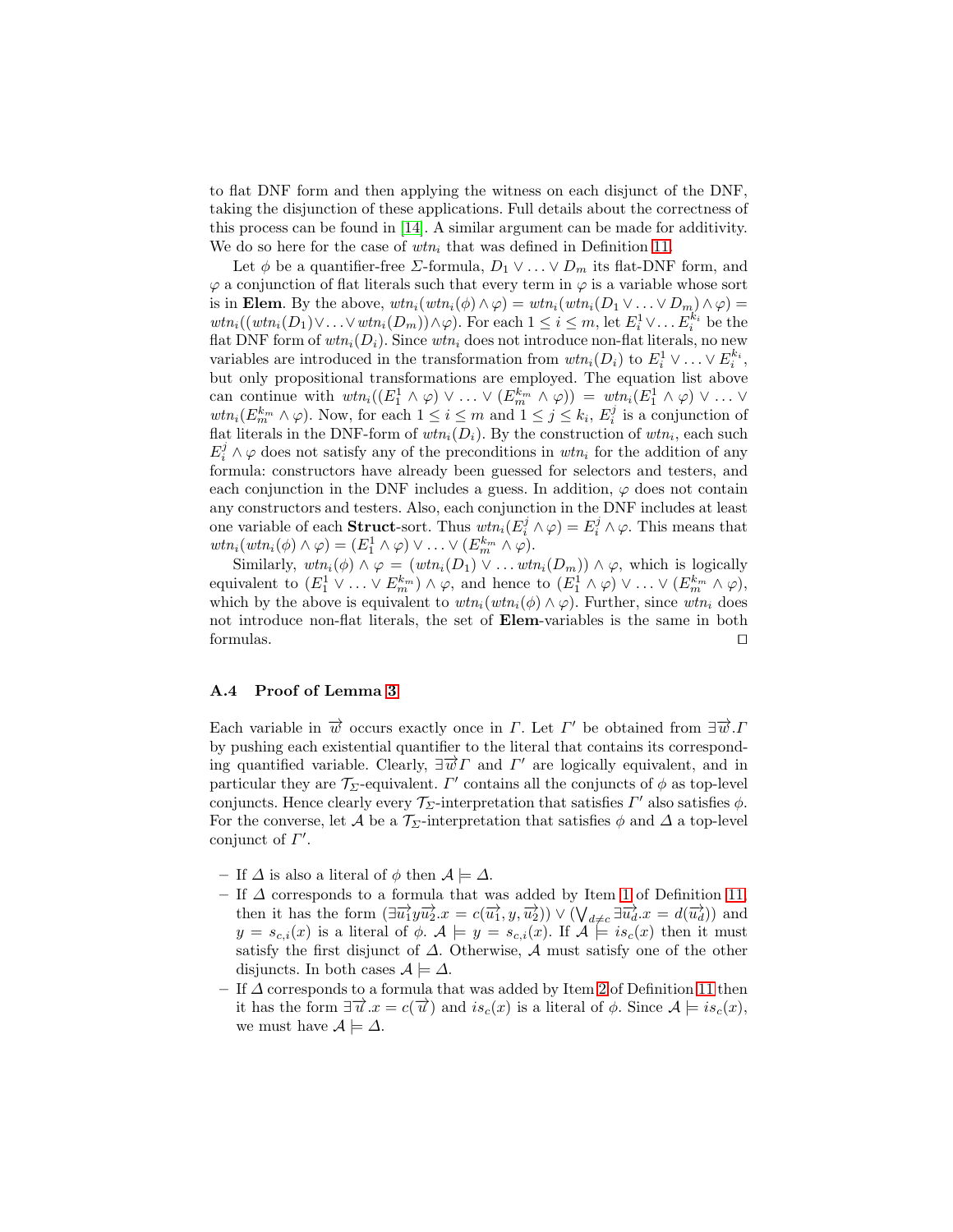- If  $\Delta$  corresponds to a formula that was added by Item [3](#page-9-3) of Definition [11](#page-9-0) then it has the form  $\bigvee_{d\neq c} \exists \overrightarrow{u}x = d(\overrightarrow{u})$  and  $\neg is_c(x)$  is in  $\phi$ . Since  $\mathcal{A} \not\models is_c(x)$ , we must have  $\mathcal{A} \models \Delta$ .
- If  $\Delta$  corresponds to a formulas that was added by Item [4](#page-9-4) then it is trivially satisfied.

⊓⊔

# A.5 Proof of Lemma [5](#page-11-2)

The case of nullary and minimal constructors is clearly well-defined. Suppose  $\alpha_i$ is not minimal. Then the sort of its variables is in Struct. We prove that there is a unique list  $\beta_1, \ldots, \beta_n$ , of equivalence classes, all elements of  $\{\alpha_1, \ldots, \alpha_{i-1}\}$  and a unique constructor c such that  $y = c(x_1, \ldots, x_n)$  occurs in  $\Gamma'$  for some  $y \in \alpha_i$  and  $x_1 \in \beta_1, \ldots, x_n \in \beta_n$ . Existence:  $\alpha_i$  is not minimal. Hence there exists some  $\beta_1$ such that  $\beta_1 \prec \alpha_i$ . Hence w.l.g. there exists some  $y \in \alpha_i$  and some  $x_1 \in \beta_1$  such that  $y = c(x_1, x_2, \ldots, x_n)$  is in  $\Gamma'$  for some  $x_2, \ldots, x_n$  and c. By definition, this means that  $[x_2], \ldots, [x_n] \prec \alpha_i$  as well, and thus  $[x_j]$  must occur before  $\alpha_i$  in the topological ordering for every  $1 \leq j \leq n$ , hence  $[x_j] \in \{\alpha_1, \ldots, \alpha_{i-1}\}\$  for each j. **Uniqueness:** Suppose there are also equivalence classes  $\beta'_1, \ldots, \beta'_m$ , all elements of  $\{\alpha_1, \ldots, \alpha_{i-1}\}\$  and a constructor  $c'$  such that  $y' = c'(x'_1, \ldots, x'_m)$  occurs in  $\Gamma'$  for some  $y' \in \alpha_i$  and  $x'_1 \in \beta'_1, \ldots, x'_m \in \beta'_m$ . Since  $y' = c'(x'_1, \ldots, x'_m)$  and  $y = c(x_1, \ldots, x_n)$  both occur in  $\Gamma'$  and are thus satisfied by A, and  $[y] = [y']$ , we must have  $c = c'$ ,  $n = m$ , and  $\mathcal{A} \models x_j = x'_j$  for every j, hence  $[x_j] = [x'_j]$  for every j.  $□$ 

#### A.6 Proof of Lemma [6](#page-11-0)

<span id="page-20-0"></span>We start with the following lemma:

**Lemma 10.**  $x^{\mathcal{A}} = y^{\mathcal{A}}$  iff  $x^{\mathcal{B}} = y^{\mathcal{B}}$  for every  $x, y \in vars(\Gamma)$ .

*Proof*: The left-to-right direction follows directly from the definition of  $\mathcal{B}$ , that does not distinguish distinct elements inside a single equivalence class of  $\equiv_{\mathcal{A}}$ . For the converse, we prove that  $\alpha_1^{\mathcal{B}}, \ldots, \alpha_p^{\mathcal{B}}$  are pairwise distinct for every  $1 \le p \le m$ by induction on p. From this the claim follows: if  $x^{\mathcal{A}} \neq y^{\mathcal{A}}$ , then  $[x] = \alpha_p$  and  $[y] = \alpha_q$  for some  $p \neq q$ , and therefore  $x^{\mathcal{B}} = [x]^{\mathcal{B}} \neq [y]^{\mathcal{B}} = y^{\mathcal{B}}$ .

Consider the base case for the first  $l$  classes. (I) For all the equivalence classes of Elem-sorted variables, as they are also minimal, and the definition is the same as in  $A$ , their interpretations are distinct by definition.  $(2)$  For the nullary classes, the definition is also the same as in  $A$ , thus they have distinct interpretations. 3 For the equivalence classes of non-nullary Struct-sorted variables, they have different interpretations with the nullary classes, as their interpretations all have the depth more than d. And among themselves, the depths of the interpretations of these classes is a strongly increasing monotonic sequence by definition.

Now assume the claim for  $p$  ( $l \leq p \leq n$ ) vertices. It is sufficient to prove that  $\alpha_{p+1}$  has a different interpretation from all the previous vertices. Assume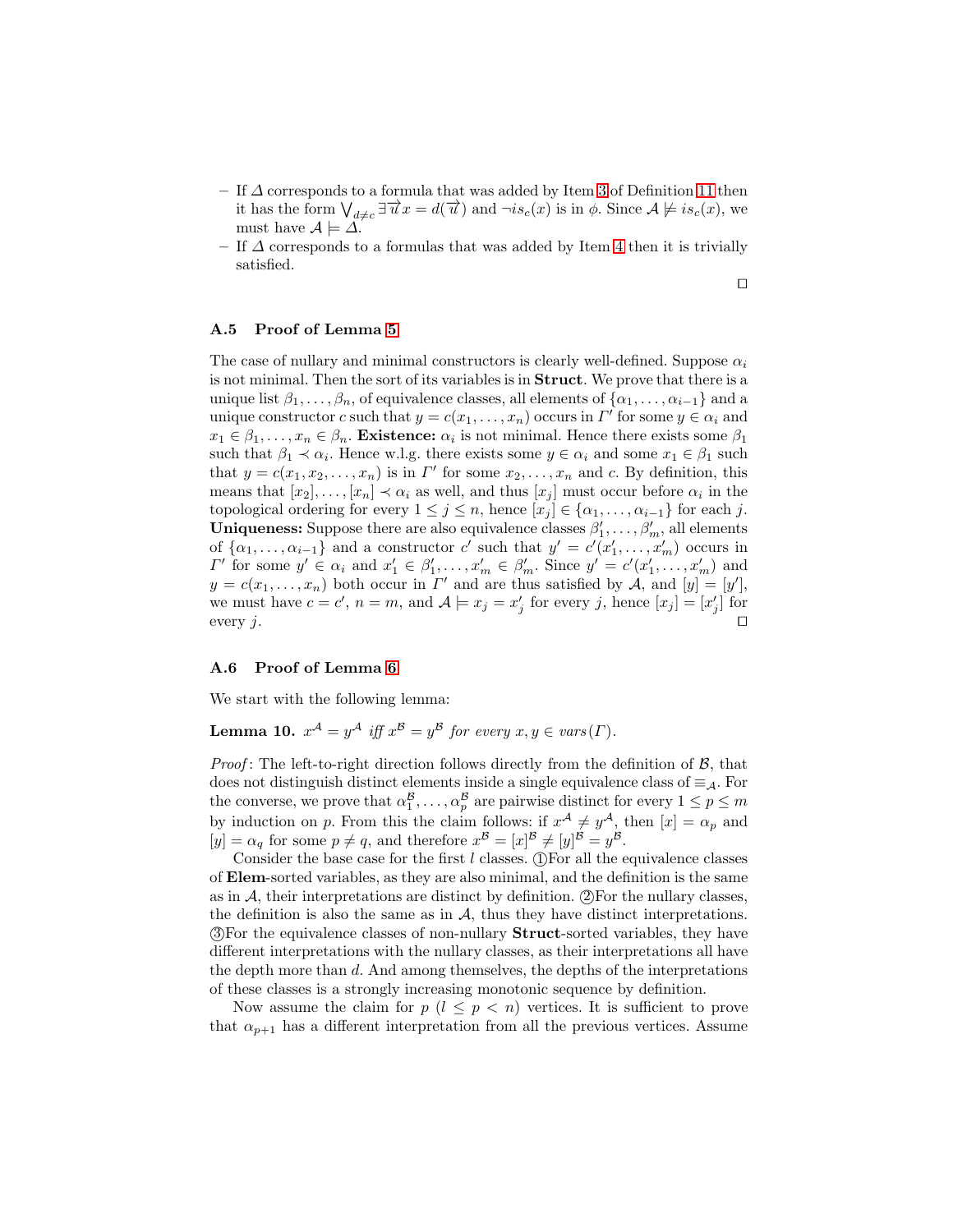otherwise, and let  $i \leq p$  with  $\alpha_i^{\mathcal{B}} = \alpha_{p+1}^{\mathcal{B}}$ .  $\alpha_{p+1}$  is not minimal. Since  $\alpha_{p+1}$ cannot be nullary,  $\alpha_i^{\mathcal{B}} = \alpha_{p+1}^{\mathcal{B}}$  cannot be nullary, thus we have  $i > r$ . Then let us consider two cases.

- 1.  $\alpha_i$  is also not minimal: There must be a constructor c such that  $\alpha_i^{\mathcal{B}} =$  $c(\beta_1^{\mathcal{B}},\ldots,\beta_n^{\mathcal{B}})$  and  $\alpha_{p+1}^{\mathcal{B}}=c(\hat{\beta}_1^{\mathcal{B}},\ldots,\hat{\beta}_n^{\mathcal{B}})$  for some equivalence classes  $\beta_1,\ldots,\beta_n$ and  $\hat{\beta}_1, \ldots, \hat{\beta}_n$ . Then from  $\alpha_i^{\mathcal{B}} = \alpha_{p+1}^{\mathcal{B}}$ , we have  $\beta_k^{\mathcal{B}} = \hat{\beta}_k^{\mathcal{B}}$  for  $k = 1, \ldots, n$ . Also, note that  $\beta_1,\ldots,\beta_n,\hat{\beta}_1,\ldots,\hat{\beta}_n\in\{\alpha_1,\ldots,\alpha_p\}$ . Let  $1\leq k\leq n$ . By the induction hypothesis, either  $d_k = \hat{d}_k$  or  $d_k^{\mathcal{B}} \neq \hat{d}_k^{\mathcal{B}}$ . By the above, the former must hold. Similarly to the proof of Lemma [5,](#page-11-2) we get that  $\alpha_i^{\mathcal{A}} = \alpha_{p+1}^{\mathcal{A}}$ , which is a contradiction to the fact that  $i < p + 1$ .
- 2.  $\alpha_i$  is minimal: An equivalence class  $\beta$  is said to be a source of  $\alpha_{p+1}$ , if there is a path from  $\beta$  to  $\alpha_{p+1}$  in G and  $\beta$  is minimal. If  $\alpha_{p+1}$  has a source vertex  $\beta_j$  such that  $depth(\beta_j^B) \geq depth(\alpha_i^B)$ , then there is  $depth(\alpha_{p+1}^B) > depth(\beta_j^B) \geq depth(\alpha_i^B)$ .  $j \neq \mu$  is  $(i \in I)$ Otherwise any source vertex  $\beta_j$  of  $\alpha_{p+1}$  has  $depth(\beta_j^B) + d < depth(\alpha_i^B)$ . But the depth of  $\alpha_{p+1}^{\mathcal{B}}$  is at most  $depth(\beta_j^{\mathcal{B}}) + D$  for a source vertex  $\beta_j$  which has the highest depth. Thus  $\alpha_i^{\mathcal{B}} \neq \alpha_{p+1}^{\mathcal{B}}$ .

⊓⊔

We now proceed with the proof of Lemma [6.](#page-11-0) We start by proving that  $\mathcal{B} \models \Gamma'$ .  $\Gamma'$  is a conjunction of flat literals without selectors and testers. We consider each type of conjunct separately.

- Literals of the form  $x = y$  or  $x \neq y$ : By Lemma [10,](#page-20-0) and the fact that  $\mathcal{A} \models \Gamma'$ , these literals hold in interpretation  $\beta$ .
- Literals of the form  $x = c$ , where c is a nullary constructor: In this case,  $x^{\beta}$ is defined as  $x^{\mathcal{A}}$ . Since  $\mathcal{A} \models \Gamma'$ , we have  $\mathcal{B} \models x = c$ .
- Literals of the form  $x = c(w_1, \ldots, w_n)$  for some constructor c: Since  $A \models \Gamma'$ , c is the only constructor that construct x in  $\Gamma'$ . From the definition of  $\mathcal{B}$ ,  $x^{\mathcal{B}} = c(d_1^{\mathcal{B}}, \ldots, d_n^{\mathcal{B}})$  for some  $d_1, \ldots, d_n$ . And by Lemma [5,](#page-11-2) we have  $[w_k] = [d_k]$ for  $k = 1, \ldots, n$ . So we have  $x^{\mathcal{B}} = c(w_1^{\mathcal{B}}, \ldots, w_n^{\mathcal{B}})$ .

Next, we prove that  $\mathcal{B} \models \Gamma_2$ .  $\Gamma_2$  is a conjunction of the literals of  $\Gamma'$ , together with literals of the form  $y = s_{c,i}(x)$  from  $\Gamma$ . Let  $y = s_{c,i}(x)$  be such a conjunct of  $\Gamma_2$ . Then by the definition of  $wtn_i$  and  $\Gamma'$ , there are two cases:

- $-x = c(..., y, ...)$  is in  $\Gamma'$ . Thus  $[y] \prec [x]$  and  $x^{\mathcal{B}} = c(..., y^{\mathcal{B}}, ...)$  by the definition of B. In particular,  $x^B \in is_c^B$ . In this case,  $s_{c,i}(x)^B$  is set to  $y^B$  by the definition of B.
- $z x = d(\ldots)$  is in  $\Gamma'$  for some  $d \neq c$ . We consider the following sub-cases.
	- If d is nullary then [x] is nullary. In this case,  $x^{\mathcal{B}} = x^{\mathcal{A}}$ .  $\mathcal{A} \models \Gamma'$  and hence  $x^{\mathcal{A}} \in is_d^{\mathcal{A}},$  which means that  $x^{\mathcal{B}} \in is_d^{\mathcal{B}}$  as well. In particular,  $x^{\mathcal{B}} \notin is_c^{\mathcal{B}}$ . Since  $y = s_{c,i}(x)$  occurs in  $\Gamma_2$ ,  $s_{c,i}(x)^{\mathcal{B}}$  is set to be  $y^{\mathcal{B}}$ .
	- If d is not nullary then [x] cannot be minimal, and hence  $x^B \in is_d^B$  by the definition of B. In particular,  $x^{\mathcal{B}} \notin is_c^{\mathcal{B}}$ . Since  $y = s_{c,i}(x)$  occurs in  $\Gamma_2$ ,  $s_{c,i}(x)^{\mathcal{B}}$  is set to be  $y^{\mathcal{B}}$  in this case.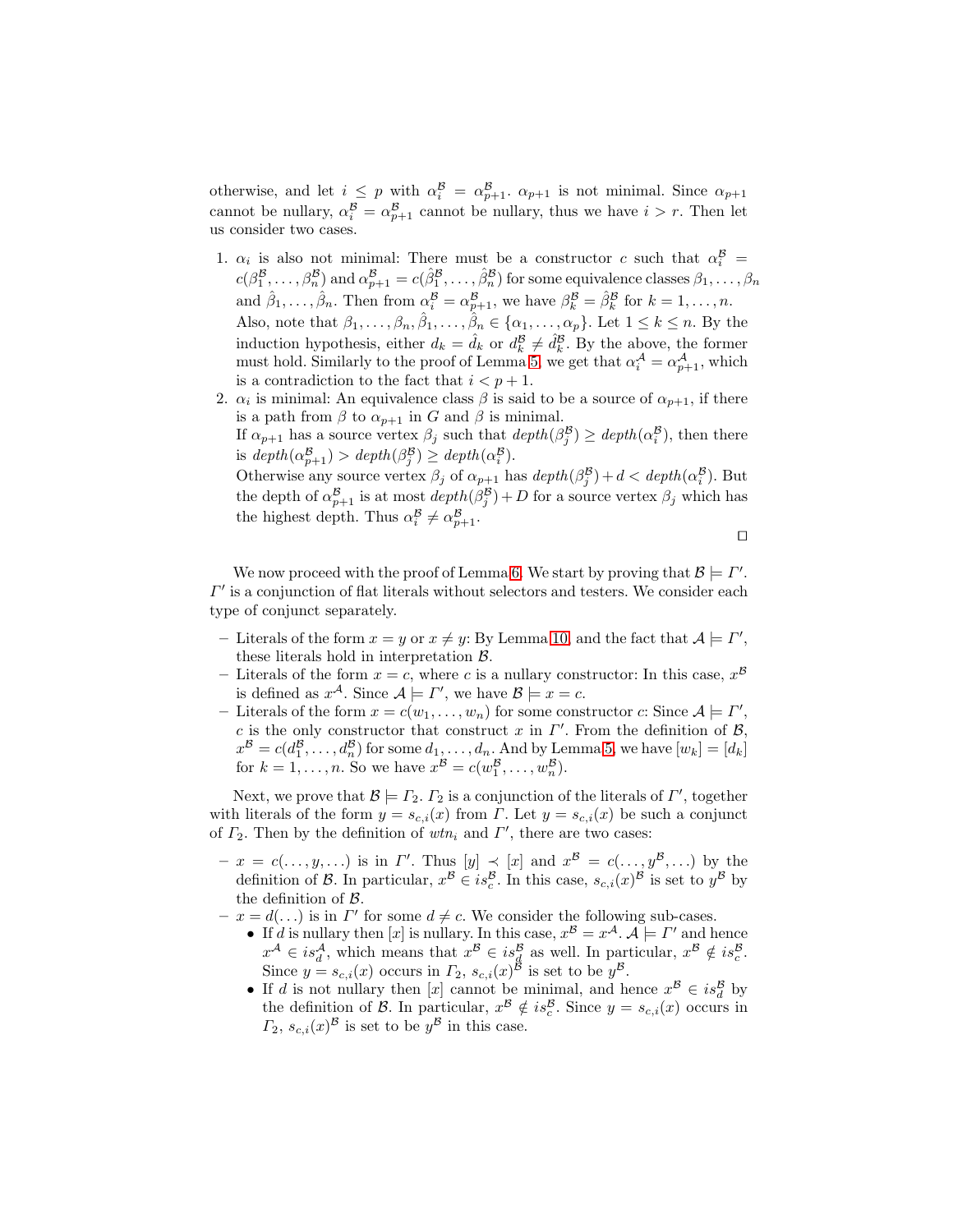Hence  $\mathcal{B} \models \Gamma_2$ .

Next, we show that  $\mathcal{B} \models \Gamma_1$ , which is obtained from  $\Gamma_2$  by the addition of conjunctions of the form  $is_c(x)$  and  $\neg is_c(x)$ . Let  $is_c(x)$  be such a literal in  $\Gamma_1$ . Then it is also a literal of  $\Gamma$ . Then by the definition of wtn<sub>i</sub> and of  $\Gamma'$ , this means that  $\Gamma'$  contains a literal of the form  $x = c(y_1, \ldots, y_n)$ . Since  $\mathcal{B} \models \Gamma'$ , we have  $\mathcal{B} \models is_c(x)$ . Now let  $\neg is_c(x)$  be a literal of  $\Gamma_1$ . Then it is also a literal of  $\Gamma$ . By the definition of  $wtn_i$  and  $\Gamma'$ , the latter contains a literal of the form  $x = d(t_1, \ldots, y_n)$  for some  $d \neq c$ . Since  $\mathcal{B} \models \Gamma'$ , we have  $\mathcal{B} \models \neg is_c(x)$ .

Finally, we have seen that B satisfies a disjunct in every disjunction of  $\Gamma$ , as well as all of the top-level literals of  $\Gamma$ , which means that  $\mathcal{B} \models \Gamma$ . □

#### A.7 Proof of Proposition [3](#page-14-1)

We first recall some standard notions of (syntactic) unification [2].

Given a signature  $\Sigma$  and a denumerable set of variables V, the set of  $\Sigma$ terms over V defines a  $\Sigma$ -structure, also denoted by  $T(\Sigma, V)$ . A substitution is an endomorphism of  $T(\Sigma, V)$  with only finitely many variables not mapped to themselves. A substitution is denoted here by  $\sigma = \{x_k \mapsto t_k\}_{k \in K}$ , where the domain of  $\sigma$  is  $\{x_k\}_{k\in K}$ , K being a finite set of indices. Application of a substitution  $\sigma$  to a term t is written  $\sigma(t)$ .

Given a conjunction of  $\Sigma$ -equalities  $\Phi$  of the form  $\bigwedge_{k\in K} s_k = t_k$  (K being a finite set of indices), a unifier of  $\Phi$  is a substitution  $\mu$  such that  $\mu(s_k) = \mu(t_k)$ for each  $k \in K$ . A conjunction of  $\Sigma$ -equalities  $\Gamma$  of the form  $\bigwedge_{k \in K} x_k = t_k$  is said to be a *solved form* if for each  $k \in K$ ,  $x_k$  is a variable occurring only once in Γ. Given any conjunction of  $\Sigma$ -equalities  $\Phi$ , a syntactic unification algorithm computes  $\perp$  if  $\Phi$  has no unifier, otherwise it computes a solved form  $\Gamma$  such that  $\Phi$  and  $\Gamma$  have the same set of unifiers, equivalently  $T(\Sigma, V) \models \Phi \Leftrightarrow \Gamma$ . If  $\Gamma$  denotes the solved form  $\bigwedge_{k \in K} x_k = t_k$ , then the corresponding substitution  $\mu = \{x_k \mapsto t_k\}_{k \in K}$  is a unifier of  $\Gamma$ . Actually,  $\mu$  is a most general unifier of  $\Gamma$ , meaning that all the unifiers of  $\Gamma$  are instances of  $\mu$ .

<span id="page-22-0"></span>We begin with the following lemma, which is based on [\[9\]](#page-16-2):

**Lemma 11.** Assume  $\Phi$  is any conjunction of  $\Sigma_{|\mathcal{CO}}$ -equalities and  $\Delta$  is any conjunction of  $\Sigma_{\mathcal{C}\mathcal{O}}$ -disequalities.

- $-\Phi \wedge \Delta$  is TREE  $\Sigma$ -satisfiable iff there exists a most general unifier  $\mu = \{x_k \mapsto \Sigma\}$  $t_k$ <sub>k∈K</sub> of  $\Phi$  such that for any  $v \neq w$  in  $\Delta$ ,  $\mu(v) \neq \mu(w)$ .
- $-If \mu = \{x_k \mapsto t_k\}_{k \in K}$  is a most general unifier of  $\Phi$ , then the conjunction of  $\Sigma_{|\mathcal{CO}}$ -equalities  $\Gamma = (\bigwedge_{k \in K} x_k = t_k)$  is such that
	- for each  $k \in K$ ,  $x_k$  occurs only once in  $\Gamma$ ,
	- $\Phi$  and  $\Gamma$  are TREE  $\Sigma$ -equivalent.

Let us introduce the notion of is-constraint that will be used in the proof of Proposition [3.](#page-14-1) Given a finite set of **Struct**-sorted variables  $V$ , an is-constraint over V is set of literals  $\rho \subseteq \{is_c(x) \mid x \in V, c \in \mathcal{CO}\}\$  such that for any  $is_c(x) \in \rho$ ,  $c : \sigma_1 \times \ldots \times \sigma_n \to \sigma \in \mathcal{CO}$  if x is of sort  $\sigma$ , and for every  $x \in V$ ,  $is_c(x) \in \rho$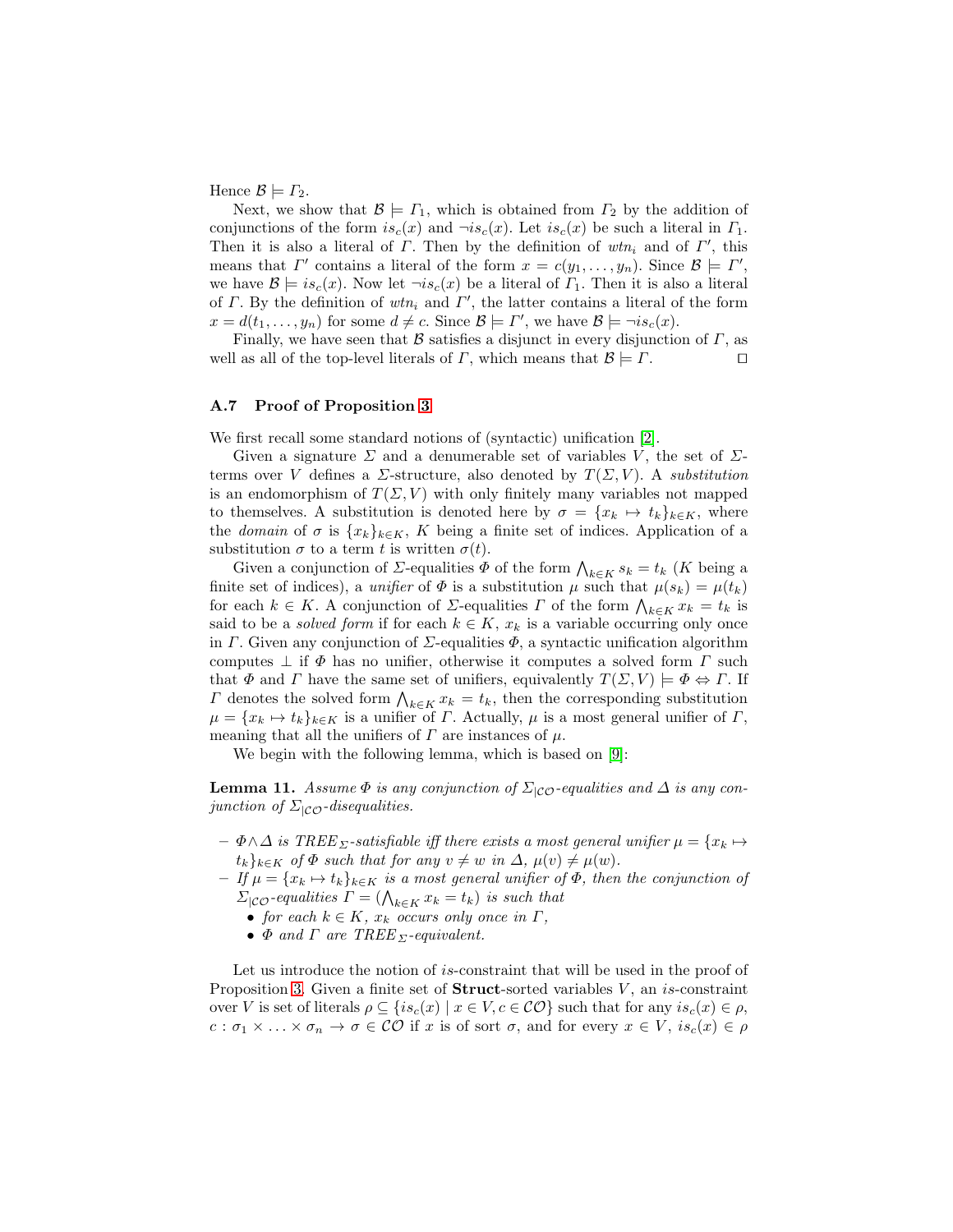for some c. The set of is-constraints over V is denoted by  $IS(V)$ . Given an isconstraint  $\rho$ ,  $\rho_{eq} = \{x = c(y_1, \ldots, y_n) \mid is_c(x) \in \rho\}$  such that all the variables  $y_1, \ldots, y_n$  in  $\rho_{eq}$  are fresh.

Now we proceed with the proof of Proposition [3.](#page-14-1)

Assume  $\varphi$  is any conjunction of flat  $\Sigma$ -literals including an arrangement over the variables in  $\varphi$ . Consider the set of variables  $GV(\varphi)$  defined as

$$
\{x \mid is_c(x) \in \varphi\} \cup \{x \mid \neg is_c(x) \in \varphi\} \cup \{y \mid x = s_{c,i}(y) \in \varphi, s_{c,i} \in \mathcal{SE}\}\
$$

excluding all the variables in

$$
\{y \mid x = s_{c,i}(y), y = d(\dots) \in \varphi, s_{c,i} \in \mathcal{SE}, d \in \mathcal{CO}, d \neq c\}.
$$

We want to build a formula equivalent to  $\varphi$  but including at least one  $\sigma$ -sorted variable for each  $\sigma \in \mathbf{Elem}$ . For this reason, let us denote  $\varphi_{te}$  a conjunction of trivial equalities  $x_{\sigma} = x_{\sigma}$ , one for every  $\sigma \in \mathbf{Elem}$  such that  $vars_{\sigma}(\varphi) = \emptyset$ ,  $x_{\sigma}$ being a fresh  $\sigma$ -sorted variable. If  $GV(\varphi) = \emptyset$ , define  $\varphi_1 = \varphi \wedge \varphi_{te}$ . Otherwise, define  $\varphi_1$  as follows:

$$
\varphi_1 = \bigvee_{\rho \in IS(GV(\varphi))} w(\varphi, \rho_{eq}) \wedge \rho_{eq} \wedge \varphi_{te}
$$

where  $w(\varphi, \rho_{eq})$  is inductively defined as follows:

1.  $w(\emptyset, \rho_{eq}) = \emptyset$ , 2.  $w(\lbrace is_c(x) \rbrace \cup \varphi, \rho_{eq}) = w(\varphi, \rho_{eq})$  if  $x = c(y_1, \ldots, y_n) \in \rho_{eq}$ , 3.  $w(\{\neg is_c(x)\} \cup \varphi, \rho_{eq}) = \bot \text{ if } x = c(y_1, \ldots, y_n) \in \rho_{eq},$ 4.  $w({is_d(x)} \cup \varphi, \rho_{eq}) = \bot$  if  $x = c(y_1, \ldots, y_n) \in \rho_{eq}$  and  $c \neq d$ , 5.  $w(\{\neg is_d(x)\} \cup \varphi, \rho_{eq}) = w(\varphi, \rho_{eq})$  if  $x = c(y_1, \ldots, y_n) \in \rho_{eq}$  and  $c \neq d$ , 6.  $w({y = s_{c,i}(x)} \cup \varphi, \rho_{eq}) = {y = y_i} \cup w(\varphi, \rho_{eq})$  if  $x = c(y_1, \ldots, y_n) \in \rho_{eq}$ , 7. otherwise,  $w(l \cup \varphi, \rho_{eq}) = \{l\} \cup w(\varphi, \rho_{eq}).$ 

where all the  $y_i$  are fresh. Note that the above construction is similar to the one given in [\[9\]](#page-16-2) (see Proposition 4 in [9]). One can observe that  $\varphi \wedge \rho_{eq}$  and  $w(\varphi, \rho_{eq}) \wedge \rho_{eq}$  are TREE<sup>\*</sup><sub>L</sub>-equivalent. In particular, for the case (6.) above, it follows from the projection axiom  $Proj$  in  $TREE^*_{\Sigma}$ . In addition the guessing of is-constraint preserves the  $TREE^*_{\Sigma}$ -equivalence since  $TREE^*_{\Sigma}$  includes the extensionality axioms  $Ext_1$  and  $Ext_2$ . Thus  $\varphi$  and  $\exists \overrightarrow{w} . \varphi_1$  are  $TREE^*_{\Sigma}$ -equivalent for  $\overrightarrow{w} = vars(\varphi_1) \backslash vars(\varphi)$ .

For any set of literals  $\phi$ , let us define

$$
Min(\phi) = vars(\phi) \setminus \{x \mid x = c(\dots) \text{ occurs in } \phi\}.
$$

Starting from  $\varphi_1$ , consider the following sequences of formulas, obtained by guessing is-constraints for "minimal" variables of finite sorts:

$$
\varphi_{j+1} = \bigvee_{\rho \in IS(\bigcup_{\sigma \in Fin(\Sigma)} Min_{\sigma}(\varphi_j))} \varphi_j \wedge \rho_{eq}
$$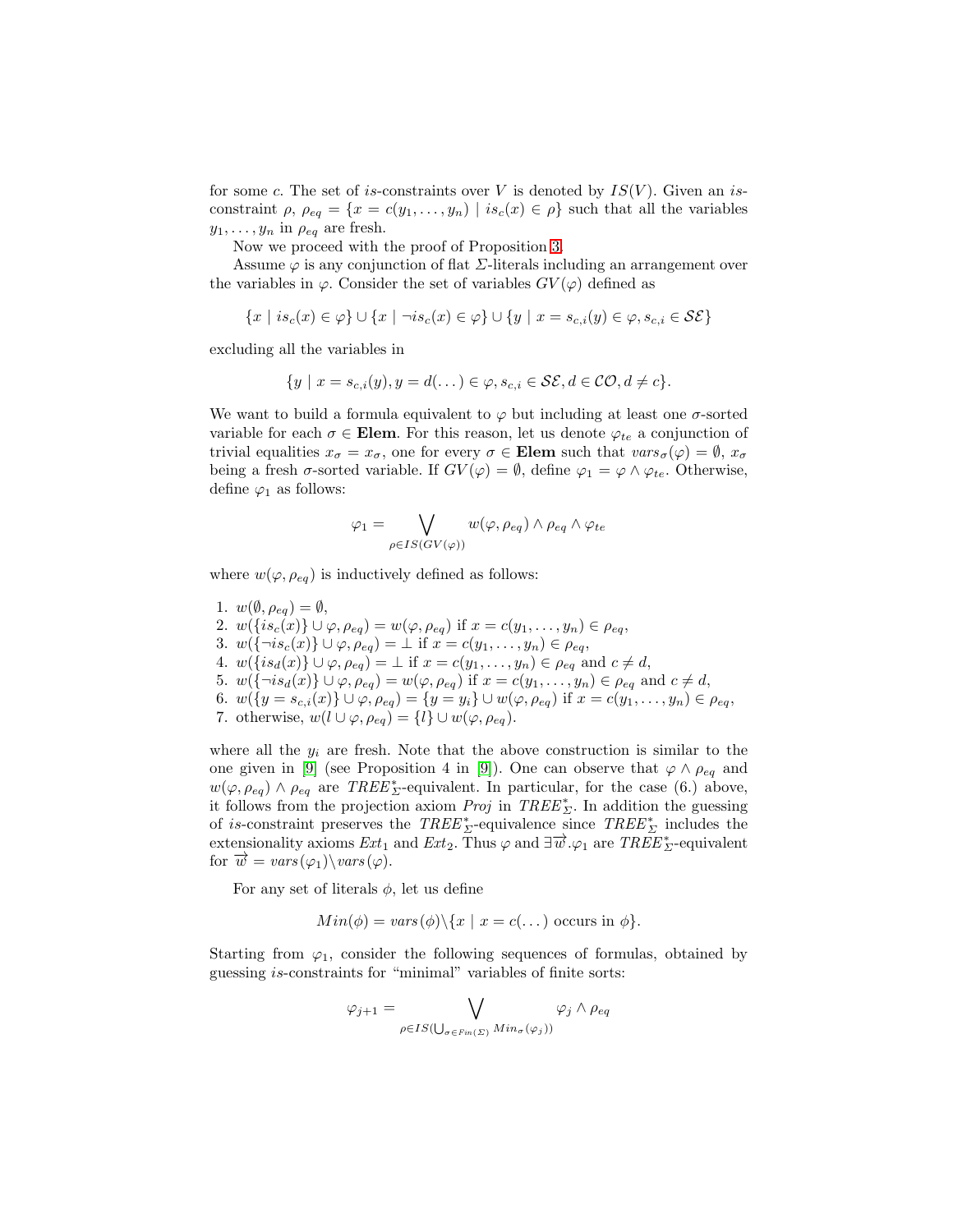By definition of  $Fin(\Sigma)$ , there exists necessarily some j' such that the set of variables  $\bigcup_{\sigma \in Fin(\Sigma)} Min_{\sigma}(\varphi_{j'})$  is empty. In that case, let us define  $\varphi' = \varphi_{j'}$ .

It is routine to show that  $\varphi$  and  $\exists \overrightarrow{w}.\varphi'$  are  $\mathcal{T}_{\Sigma}$ -equivalent for the set of fresh variables  $\vec{w} = vars(\varphi')\varphi$ , using the following facts:

- $\vdash_{\mathcal{T}_{\Sigma}} \, TREE^*_{\Sigma},$
- $-$  as shown above,  $\varphi$  and  $\exists \vec{w} . \varphi_1$  are  $TREE^*_{\Sigma}$ -equivalent for the set of fresh variables  $\overrightarrow{w} = vars(\varphi_1) \backslash vars(\varphi),$
- $-\varphi_j$  and  $\exists \vec{w} \cdot \varphi_{j+1}$  are  $TREE^*_{\Sigma}$ -equivalent, for  $\vec{w} = vars(\varphi_{j+1})\backslash vars(\varphi_j)$  and any  $j = 1, \ldots, j' - 1$ , since  $\overline{TREE}_{\Sigma}^*$  includes the extensionality axioms  $Ext_1$ and  $Ext_2$ .

Let us now show that  $\varphi'$  is  $\mathcal{T}_{\Sigma}$ -satisfiable iff  $\varphi'$  is  $\mathit{TREE}_{\Sigma}$ -satisfiable.  $(\Rightarrow)$  directly follows from Proposition [2.](#page-13-2)

(←) If  $\varphi'$  is  $\mathit{TREE}_{\Sigma}$ -satisfiable, there exists a  $\mathit{TREE}_{\Sigma}$ -interpretation A and a disjunct  $\psi$  of  $\varphi'$  such that  $\mathcal{A} \models \psi$ . By construction of  $\varphi', \psi$  is a conjunction  $\psi_{\mathcal{CO}} \wedge \psi_{\mathcal{SE}}$  where

- $\psi_{\mathcal{CO}}$  is a conjunction of  $\Sigma_{|\mathcal{CO}}$ -literals,
- $-\psi_{\mathcal{S}\mathcal{E}}$  is a conjunction of equalities of the form  $x = s_{c,i}(y)$ .

Since  $\psi$  holds in a TREE <sub>Σ</sub>-interpretation, the conjunction of  $\Sigma_{\text{ICO}}$ -equalities in  $\psi_{\mathcal{CO}}$  has a most general unifier. By Lemma [11,](#page-22-0)  $\psi_{\mathcal{CO}}$  is  $TREE_{\Sigma}$ -equivalent to a conjunction of literals  $\Gamma \wedge \Delta$  such that

- $-$  *Γ* is a conjunction of equalities  $\bigwedge_{k \in K} x_k = t_k$  such that for each  $k \in K$ ,  $x_k$ is a variable occurring only once in  $\Gamma$ .
- $\Delta$  is the conjunction of disequalities in  $\psi$ ,
- given the substitution  $\mu = \{x_k \mapsto t_k\}_{k \in K}$ , for any  $v \neq w$  in  $\Delta$ ,  $\mu(v) \neq \mu(w)$ .

Consider the set of variables  $MV = \{x \in vars_{struct}(\varphi') \mid \mu(x) = x\}.$  Since the sorts of variables in  $MV$  are all inductive, there exists a substitution  $\alpha$ from MV to  $T(\Sigma_{|\mathcal{CO}}, vars_{\mathbf{Element}}(\varphi'))$  such that for any  $x, y \in MV, \alpha(x)^{\mathcal{A}} =$  $\alpha(y)^{\mathcal{A}}$  iff  $x = y$ . According to this substitution  $\alpha$ , we have for any terms  $t, u \in$  $T(\Sigma_{|\mathcal{CO}}, MV \cup vars_{\mathbf{Element}}(\varphi'))$ ,  $\alpha(t)^{\mathcal{A}} = \alpha(u)^{\mathcal{A}}$  iff  $t = u$ . In particular, we have for any  $k, k' \in K$ ,

$$
\alpha(\mu(x_k))^{\mathcal{A}} = \alpha(\mu(x_{k'}))^{\mathcal{A}} \text{ iff } \mu(x_k) = \mu(x_{k'}).
$$

It is always possible to choose  $\alpha$  such that for any  $x, y \in MV, x \neq y$ , we have

$$
|depth(\alpha(x)) - depth(\alpha(y))| > \max\{depth(t_k)\}_{k \in K}.
$$

According to the assumption on  $\alpha$ , it is impossible to have  $\alpha(\mu(x_k))^{\mathcal{A}} = \alpha(\mu(x))^{\mathcal{A}}$ for some  $k \in K$  and some  $x \in MV$ . Consequently, we have for any  $x, y \in$  $vars_{\textbf{struct}}(\varphi'),$ 

$$
\alpha(\mu(x))^{\mathcal{A}} = \alpha(\mu(y))^{\mathcal{A}} \text{ iff } \mu(x) = \mu(y).
$$

Let us now consider  $\mathcal{B} \in \mathcal{T}_{\Sigma}$  such that